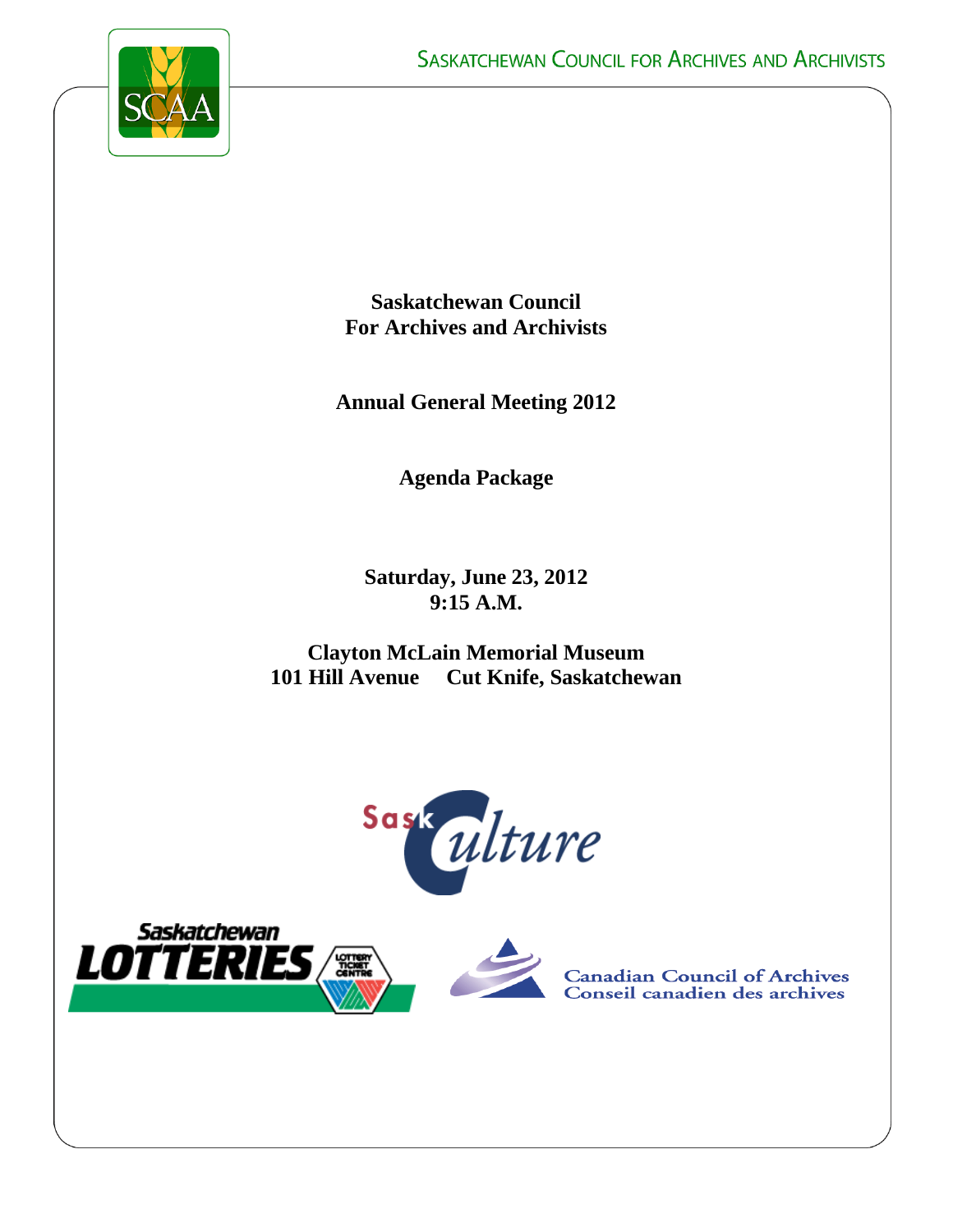## Saskatchewan Council for Archives and Archivists Annual General Meeting

## Saturday, June 23, 2012 – 9:15 a.m.

## Clayton McLain memorial Museum Cut Knife, Saskatchewan

## Proposed Agenda

## Page

| 1.  | Call to Order                               |  |  |  |
|-----|---------------------------------------------|--|--|--|
| 2.  | Approval of Agenda                          |  |  |  |
| 3.  |                                             |  |  |  |
| 4.  |                                             |  |  |  |
| 5.  | <b>Executive Reports</b>                    |  |  |  |
|     |                                             |  |  |  |
|     |                                             |  |  |  |
|     | 2011-12 Audited Financial Statements        |  |  |  |
|     | Appointment of 2012-13 Auditor              |  |  |  |
|     | Proposed 2012-13 Budget (attached)          |  |  |  |
|     |                                             |  |  |  |
|     |                                             |  |  |  |
| 6.  | <b>Committee Reports</b>                    |  |  |  |
|     |                                             |  |  |  |
|     |                                             |  |  |  |
|     |                                             |  |  |  |
|     |                                             |  |  |  |
| 7.  |                                             |  |  |  |
| 8.  |                                             |  |  |  |
| 9.  | <b>Constitutional Amendments (attached)</b> |  |  |  |
| 10. | Policy Revisions (attached)                 |  |  |  |
|     | <b>Travel Policy Proposed Revisions</b>     |  |  |  |
| 11. | <b>Election of Executive Committee</b>      |  |  |  |
|     |                                             |  |  |  |
|     |                                             |  |  |  |
| 12. | <b>Other Business</b>                       |  |  |  |
| 13. | Adjournment                                 |  |  |  |
|     | $\overline{1}$                              |  |  |  |

14. Appendix: Past AGM Dates and Locations

Following adjournment, there will be a member forum – an informal opportunity to share ideas, ask questions, seek advice, and generally discuss issues of concern.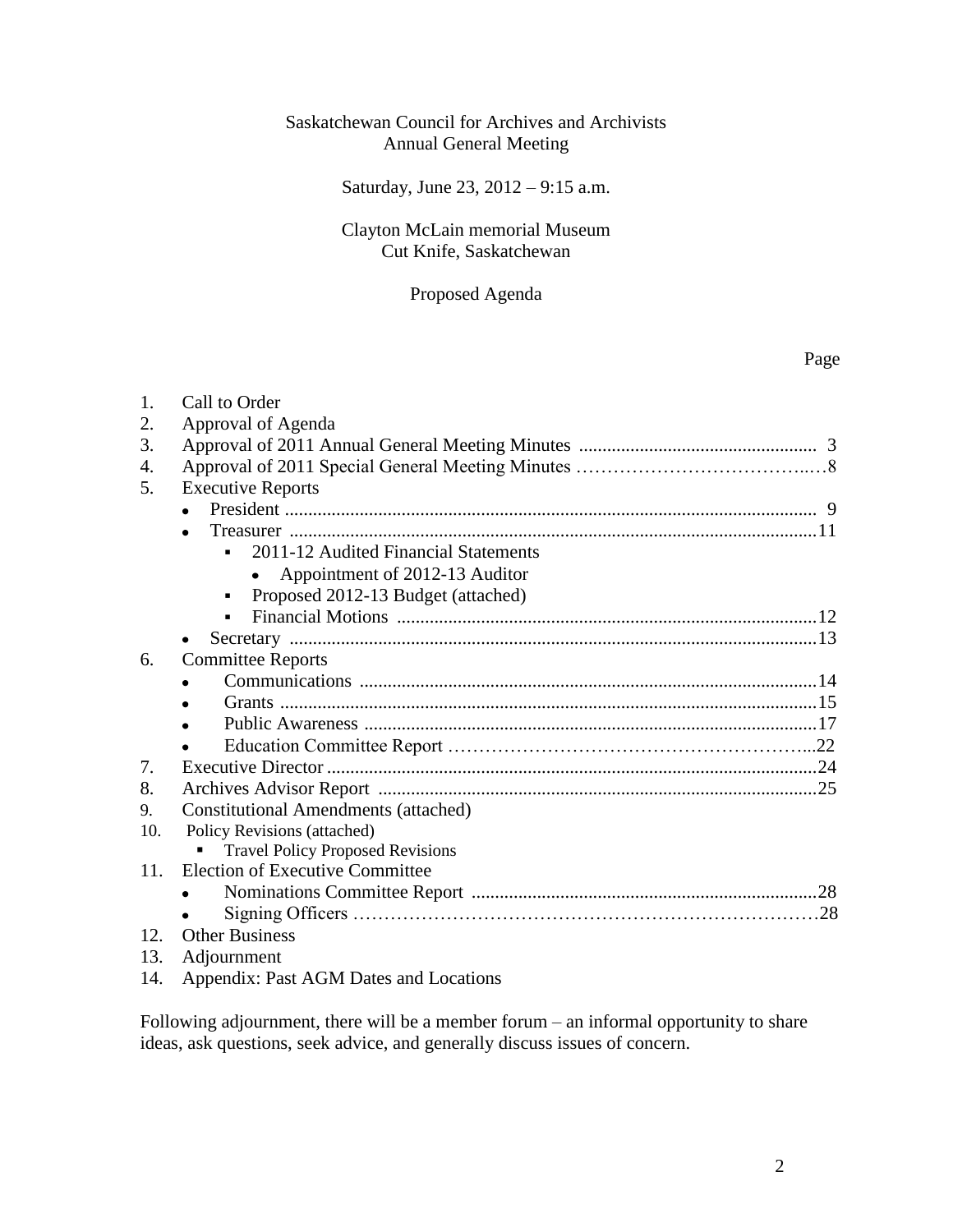## **June 11, 2011 - Annual General Meeting Athol Murray College of Notre Dame Museum and Archives Wilcox, Saskatchewan Minutes**

## **Present:**

Mark Vajcner (University of Regina Archives and Special Collections) Crista Bradley, (University of Regina Archives and Special Collections) Bruce Dawson, (Saskatchewan Archives Board (Regina) Christine Charmbury (Saskatchewan Archives Board (Saskatoon) Jeff O'Brien (City of Saskatoon Archives) Tammy Donahue-Buziak (City of North Battleford Historic Archives) Cameron Hart (Saskatchewan Council for Archives and Archivists, Saskatoon) Donald Johnson (University of Regina Archives and Special Collections) Terry McGarry, (Athol Murray College of Notre Dame Museum and Archives) Audrey Price, Executive Director, SCAA (Regina)

## **Via Conference Call:**

May P. Chan (Regina Public Library, Regina)

## **1. Call to Order**

Mark Vajcner (chair) called the meeting to order at 9:20 a.m. and welcomed everyone to the meeting and those joining by conference call and asked for role call. Introductions were completed.

## **2. Approval of Agenda**

*Motion:* That the agenda be approved as presented. Moved: Bruce Dawson; Seconded: Donald Johnson Carried

## **3. Approval of 2010 minutes**

*Motion:* That the minutes of the 2010 SCAA Annual General Meeting be approved as presented. Moved: Jeff O'Brien; Seconded: Crista Bradley Carried

## **4. Executive Reports President's Report (circulated)**

Mark Vajcner presented his report and spoke to two highlights for the year. The Governance review has been a work in progress for two years, working with Dawn Martin, Daybreak Consulting as the facilitator. Facilitator illness necessitated a change of date for the second portion of the review and the delay prevented the Executive from introducing the proposed changes at the AGM to meet notification requirements. A Special General Meeting will be held in fall to introduce said changes. The changes to Council operations by contracting association management services with b-creative group has caused a shift from a working board structure to a managing board structure which moves it from a volunteer driven/delivered format to a committee driven/staff delivered process. This will mean policy development and some bylaw changes.

Another highlight was the Strategic Planning process undertaken which Dawn Martin also facilitated. As a result Council now has a new three year planning cycle which mirrors the SaskCulture new three year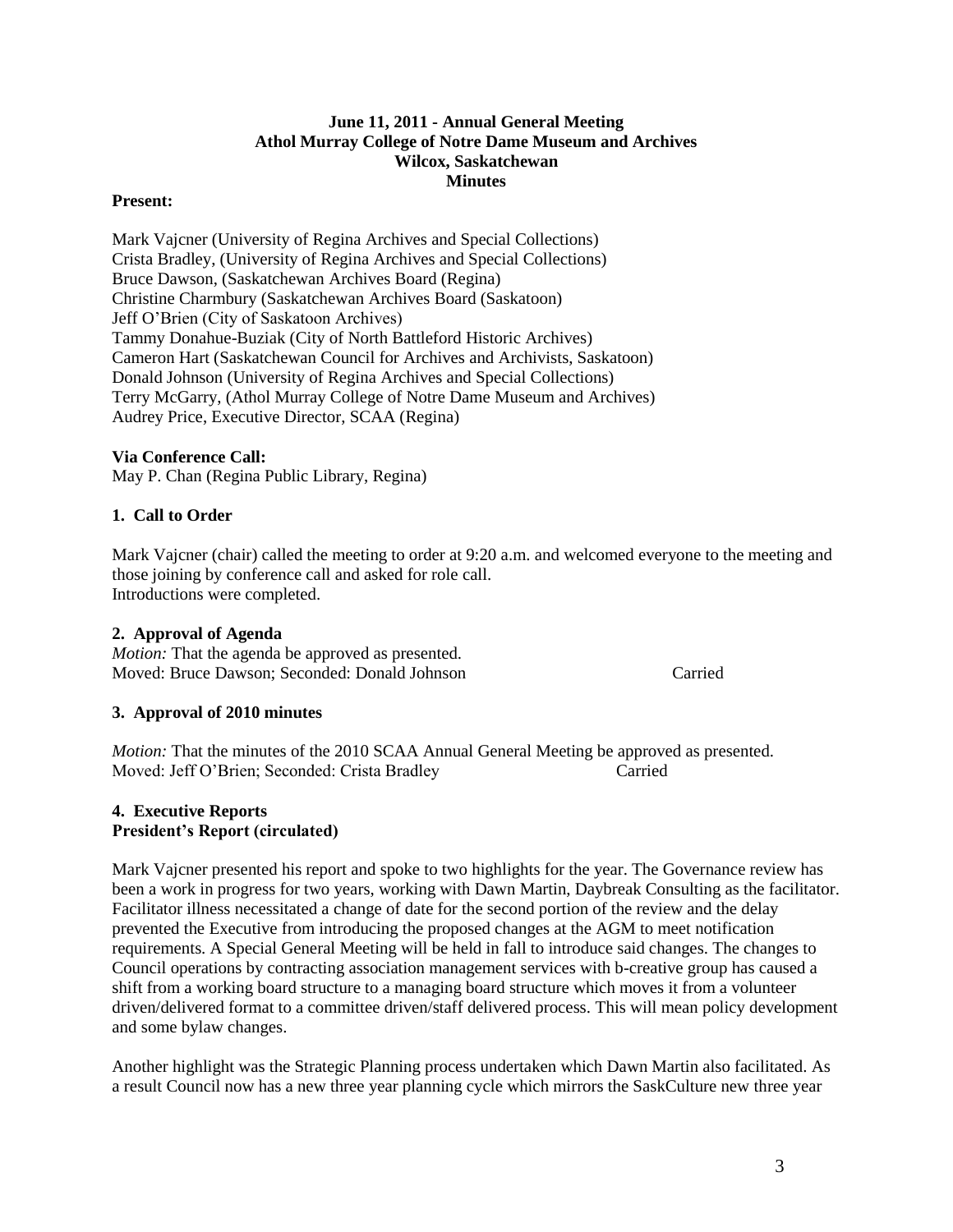funding cycle. The full plan will be presented at the Special General Meeting for approval as well, prior to presenting to SaskCulture in the next funding application.

Mark extended his appreciation to all who supported and completed the Annual Survey as that became the catalyst of direction for the Strategic Plan.

He also thanked the Executive, Committees and Staff for their support throughout the year.

| <i>Motion:</i> That the President's Report be approved as presented. |         |
|----------------------------------------------------------------------|---------|
| Moved: Mark Vajcner; Seconded: Christine Charmbury                   | Carried |

### **Treasurer's Report (circulated)**

May P. Chan reviewed her report with the attendees. No questions were forthcoming. She pointed out a change to last year's motion at the AGM, that Breen and Associates of Saskatoon were appointed as Council Auditor for the 2010-11 year. However, they were not able to meet the AGM deadline to complete the report and Marcia Herback, CA, was contracted to complete the audit for the 2010-11 year.

| <i>Motion:</i> To receive the Treasurer's Report as presented.                |         |
|-------------------------------------------------------------------------------|---------|
| Moved: Cameron Hart; Seconded: Bruce Dawson                                   | Carried |
| <i>Motion:</i> To receive the 2010-11 Audited Financial Statements.           |         |
| Moved: Jeff O'Brien; Seconded: Tammy Donahue-Buziak                           | Carried |
| <i>Motion:</i> To approve the 2011-12 Budget as circulated.                   |         |
| Moved: Cameron Hart; Seconded: Tammy Donahue-Buziak                           | Carried |
| <i>Motion:</i> To appoint Marcia Herback, CA as Auditor for the 2011-12 year. |         |

Moved: Bruce Dawson; Seconded: Jeff O'Brien Carried

Mark thanked May for her diligent work as Treasurer and her commitment to various other committees she served on.

#### **Secretary's Report (circulated)**

Christine Charmbury explained Ailsa Hedley-Leftwich, currently completing year one of her two year term as Treasurer, was on maternity leave and as a result Christine completed the term for her. Ailsa will allow her name to stand for the position of Director-At-Large and Christine will assume the role of Treasurer for the remaining one year of the term.

Christine reported that in the 2010/11 year Council Membership reached 26 Individual Members (increase of 1 over 2009/10) and 58 Institutional Members (increase of 4 over 2009/10 year). She thanked everyone for their help and support in her term.

| <i>Motion:</i> To approve the Secretary's Report as presented. |         |
|----------------------------------------------------------------|---------|
| Moved: Christine Charmbury; Seconded: Mark Vajcner             | Carried |

In discussion it was suggested that more individual members be solicited and that the new brochure should help close membership sales while the Archives Advisory is speaking with potential members.

It was also suggested that we reach out to Institutional Members to show value to potential individual members. The Secretary will prepare a report for the next Executive Meeting summarizing the potential number of individual members working with our Institutional Members at present.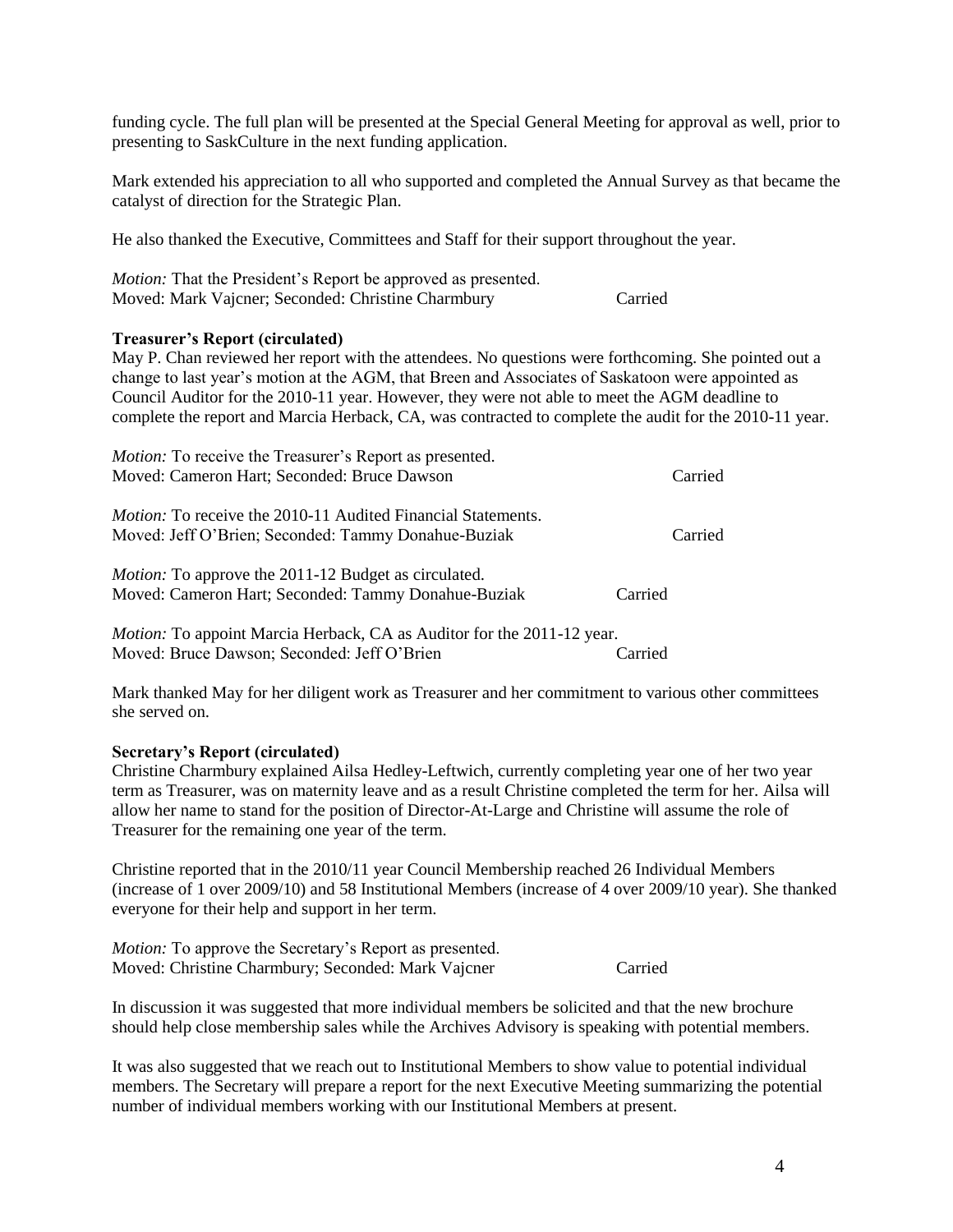As Alberta has a much larger individual membership base it was also suggested that the Archives Advisor contact them to determine what actions had supported this success. It was also suggested that the Archives Advisor inquire, at the monthly activity call participated in by all the provincial advisors, what his peers are doing to drive membership.

## **5. Committee Reports**

### **Communications Committee Report (circulated)**

May summarized the activity presented in the Annual Report and thanked Linda McIntyre and Christine Charmbury for their support during the past year.

*Motion:* To accept the Communications Committee report. Moved: J. O'Brien; Seconded: Bruce Dawson Carried

## **Grants Committee Report**

Mark Vajcner, on behalf of Lenora Toth, thanked the committee members, Fay Hutchinson, Adrienne Cottrell, and staff member Cameron Hart for their work this year.

Newly introduced this year, and appearing successful, was the one-on-one support offered to institutions on their grant applications in place of a Grant Writing Workshop.

No word has been received yet on the NADP applications submitted. It was reported that the program has been extended for five years.

## **Public Awareness Committee**

Jeff O'Brien reported it was a great year with Archives Week going very well. The Culture Days program was undertaken in Saskatoon, Regina and some other communities and in 2011 in Saskatoon is will be a beer and educational theme.

He thanked Ailsa for juggling a new baby and still having time to complete the 2012 Archives Calendar layout. The calendars are out and sales have started. Calendars will be placed in gift shots and book stores again as well as the airport gift shops.

*Motion:* To accept the Public Awareness Committee report as circulated. Moved: Mark Vajcner; Seconded: Donald Johnson Carried

## **Education Committee Report (circulated)**

This year the committee would like to lock in facilitators early so events can be well publicized allowing participants to plan time and funds to attend. They are also looking at online learning and the Archives Advisor has been asked to explore the gaps in current online learning being offered. It was also suggesting working with MAS or other PCO's where we might partner with or co-present workshops.

*Motion:* To accept the Education Committee report as circulated. Moved: Tammy Donahue-Buziak; Seconded: Christine Charmbury Carried

## **6. Executive Director Report (circulated)**

Audrey Price reported on activities being undertaken by the Council at the administrative level and those being planned for the upcoming year. She also thanked the Executive and staff for their support throughout the year.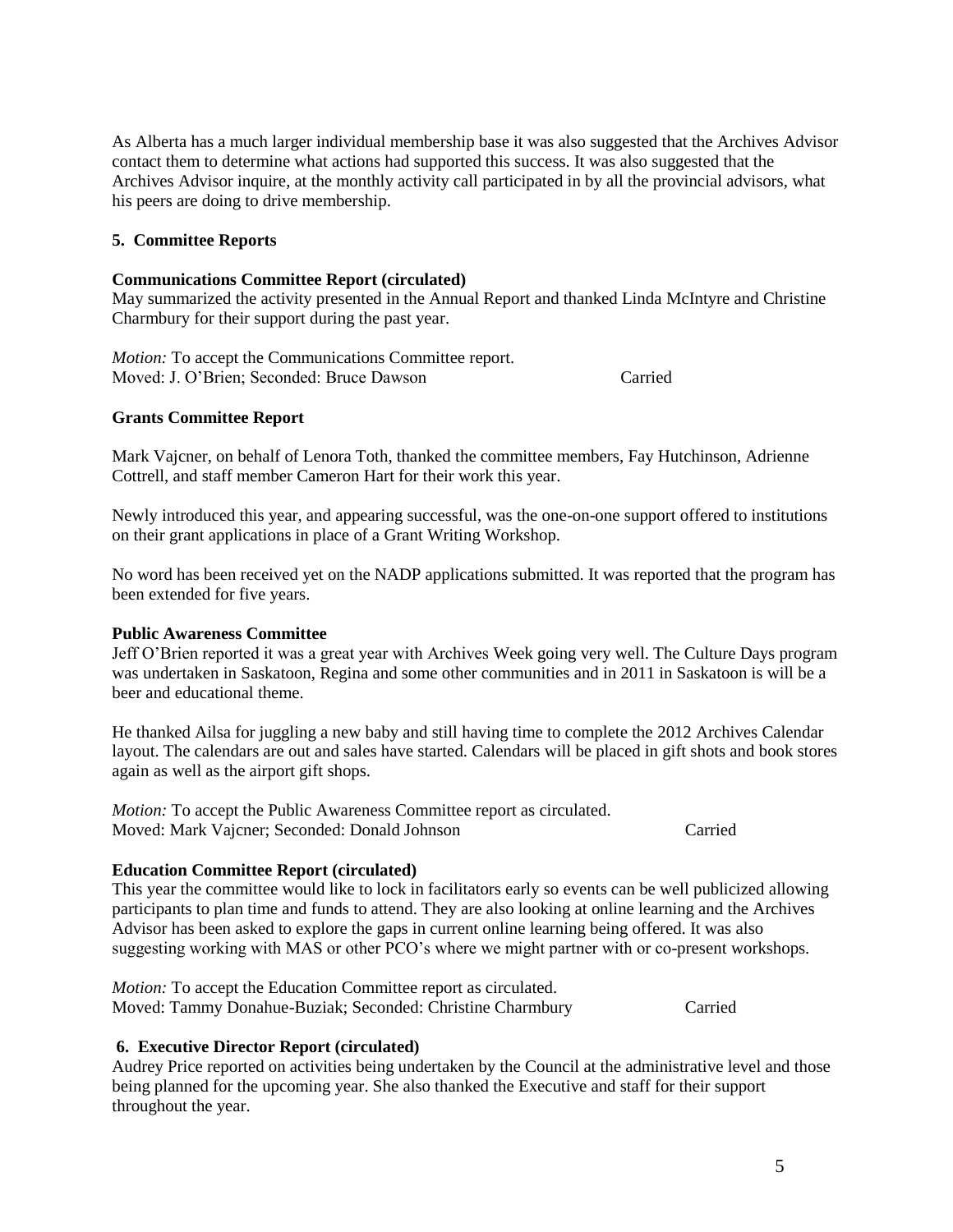*Motion:* To accept the Executive Director Report as circulated. Moved: J. O'Brien; Seconded: Donald Johnson Carried

## **7. Archives Advisor Report**

The report was circulated and Cameron Hart spoke briefly about the Facebook page management and reducing the various groups down to one Council page.

He also suggested that the website was in need of an informational review and updating and he would assist the Communications Committee in this regard.

*Motion:* To accept the Archives Advisor Report as circulated. Moved: J. O'Brien; Seconded: Donald Johnson Carried

### **8. Election of Executive Committee**

Mark thanked Jeff for preparing the Nominations Committee Report. He advised that the positions open for election were the Treasurer, Vice-President and Institutional Member-at-Large.

Because of maternity leave Ailsa Hedley-Leftwich has resigned her final year as Secretary and has put forward her name for the Director-at-Large position. Christine Charmbury has completed her one year term as Director-at-Large and agreed to assume the role of Treasurer's to replace Ailsa for the remaining year of her two year term.

*Motion:* To accept the resignation of Ailsa Hedley-Leftwich as Secretary to the Saskatchewan Council for Archives and Archivists. Moved: J. O'Brien; Seconded: Donald Johnson Carried

Mark called for nominations from the floor for each position. With no nominations received from the floor, the following slate was acclaimed:

#### **President (2010-12)**:

o Mark Vajcner, University of Regina Archives and Special Collections (Regina)

#### **Vice-President (2011-13)**:

o Jeff O'Brien, City of Saskatoon Archives (Saskatoon)

#### **Treasurer (2011-13)**

o Bruce Dawson, Saskatchewan Archives Board, (Regina)

#### **Secretary (2011-12)**

o Christine Charmbury, Saskatchewan Archives Board, (Saskatoon)

### **Institutional Member-at-Large (2011-13):**

o Lenora Toth, Saskatchewan Archives Board (Regina)

#### **Individual Member-at-Large (2010-12):**

o Krista Liggett, Saskatchewan Archives Board (Regina)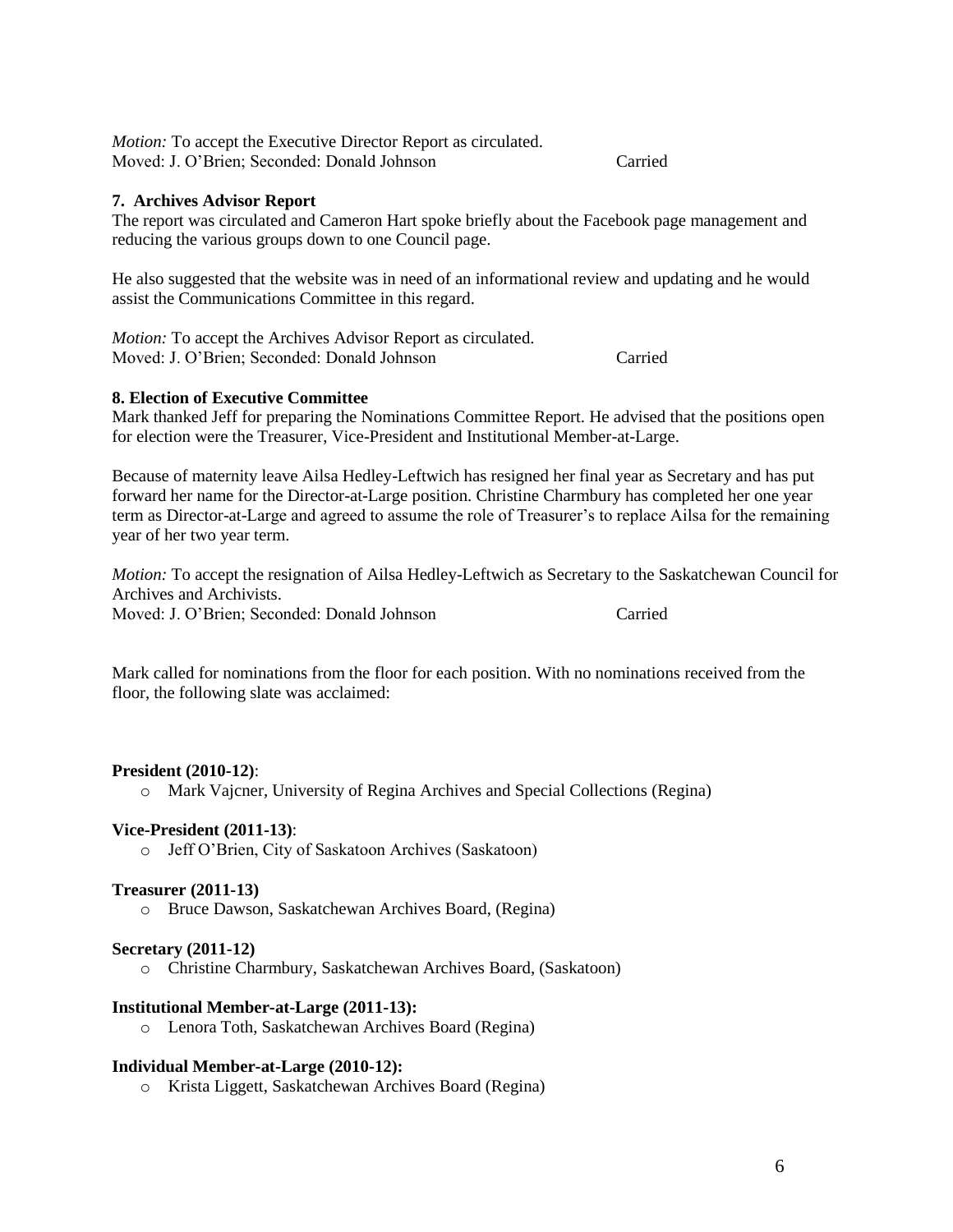### **Member-at-Large (2010-12):**

o Tammy Donahue-Buziak, City of North Battleford Historic Archives (North Battleford)

### **Member-at-Large (2011-12):**

o Ailsa Hedley Leftwich, Esterhazy Community Museum (Esterhazy)

## **Signing Officers:**

The following are proposed as signing officers:

Mark Vajcner, President Jeff O'Brien, Vice-President Bruce Dawson, Treasurer Audrey Price, Executive Director,

*Motion:* That signing officers for the Saskatchewan Council for Archives and Archivists be accepted as presented and that any two be authorized to sign on behalf of Council. Moved: J. O'Brien; Seconded: Donald Johnson Carried

### **10. Other Business**

Mark Thanked Terry McGarry for hosting the Councils 2011 AGM and for the great hospitality. Mark invited all in attendance to remain for tours of the facility.

## **11. Adjournment**

*Motion to adjourn.*  Moved: J. O'Brien;

The Meeting adjourned at 11:05 a.m.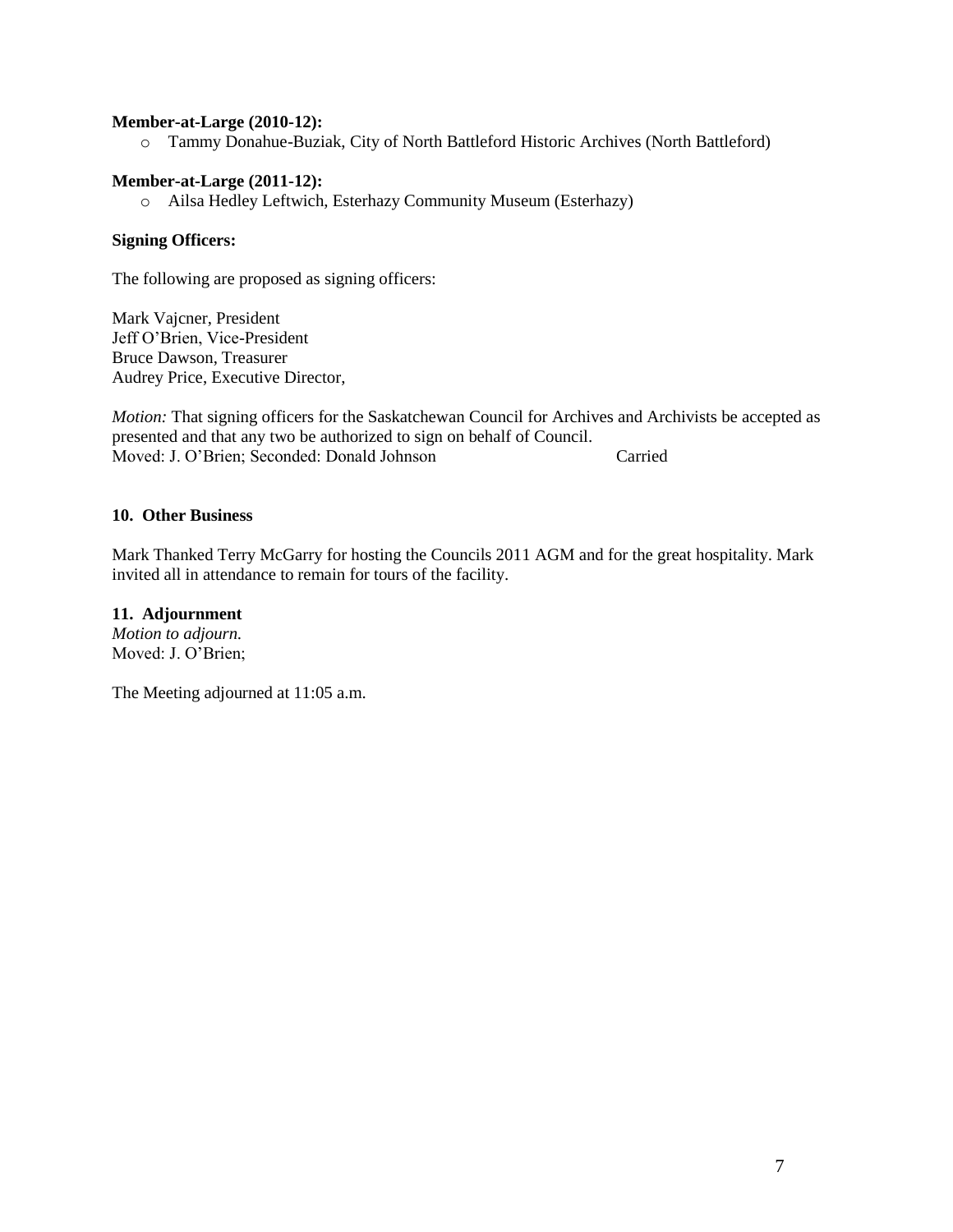## **Saskatchewan Council for Archives and Archivists September 29, 2011 – Special General Meeting Holiday Inn Express, 4255 Albert St., Regina, Saskatchewan Minutes**

### **Present:**

Mark Vajcner (University of Regina Archives and Special Collections) Linda McIntyre, (Saskatchewan Archives Board) Lenora Toth (Saskatchewan Archives Board (Regina) Bruce Dawson, (Saskatchewan Archives Board (Regina) Nadine Charabin (Saskatchewan Archives Board) Cameron Hart (Saskatchewan Council for Archives and Archivists, Saskatoon) Jackie Hobbs [\(Anglican Church of Canada Diocese of Saskatchewan Archives\)](http://sain.scaa.sk.ca/collections/index.php/anglican-church-of-canada-diocese-of-saskatchewan-archives;isdiah) Rae Benson (Individual Member) Jamie Benson (Prince Albert Historical Society) Faye Hutchinson (Regina Qu'Appelle Health Region Archives) Catherine Holmes (Saskatchewan Archives Board (Regina)

## **Via Conference Call:**

May P. Chan (Regina Public Library, Prairie History Room) Dorothea Funk (Saskatoon Public Library, Local History Room) Christine Charmbury (Saskatchewan Archives Board (Saskatoon)) Tammy Donahue-Buziak (City of North Battleford Historic Archives)

Audrey Price, Executive Director, SCAA (Regina)

## **Call to Order**

Mark Vajcner (Chair) called the meeting to order at 11:55 a.m. and welcomed everyone to the meeting and those joining by conference call and asked for role call. Introductions were completed.

The purpose of the meeting resulting from the Governance Review was presented to the members. Proposed revisions were circulated with the Notice of Special General Meeting. For the most part the revisions reflect minor wording changes.

## **1. Motion to Approve Agenda**

*Motion:* That the Agenda be approved as presented. Moved: Faye Hutchinson; Seconded: Lenora Toth Carried

## **2. Motion to Approve Constitutional Changes**

*Motion:* That the minor wording changes to the Constitution be approved as presented. Moved: Linda McIntyre; Seconded: Bruce Dawson Carried

## **3. Motion to Approve the 2012-2015 Long Term Strategic Plan**

*Motion:* That the 2012-2015 Long Term Strategic Plan presented be approved. Moved: Bruce Dawson; Seconded: Lenora Toth Carried

## **4. No Other Business**

## **5. Adjournment**

*Motion to adjourn.*  Moved: Bruce Dawson The Meeting adjourned at 1:05 p.m.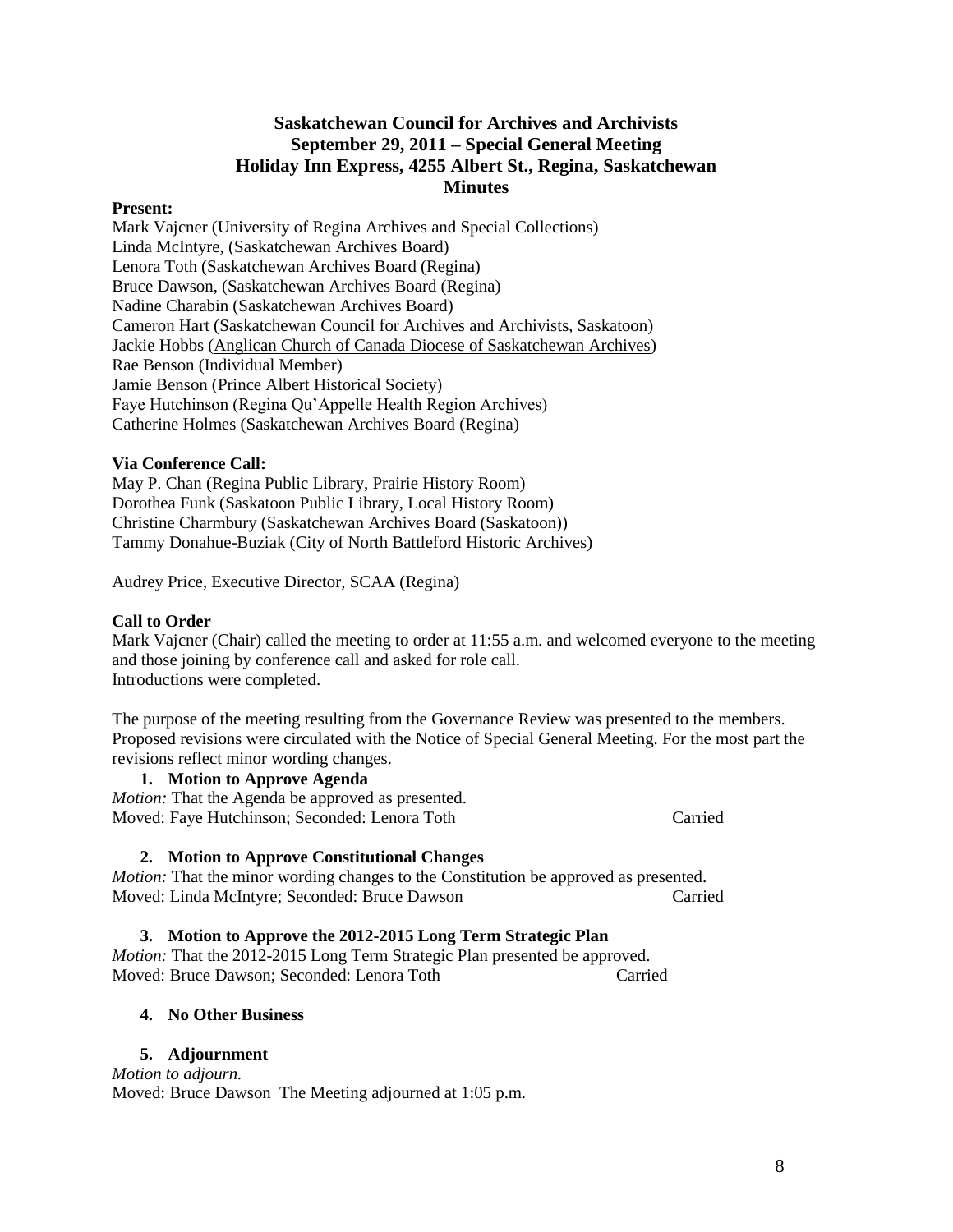# **President's Report, 2011-12**

As in past years, 2011-12 was a busy year for SCAA. It saw another successful Archives Week and a full program of grants, workshops, and other initiatives that you will hear about in the executive, staff and committee reports.

We adopted our new three-year strategic plan at a special general meeting in Regina in September. To date progress has been made on a number of priorities identified in that plan. Chief among them:

- Work toward an archival Code of Ethics has begun. Similar codes have been identified and  $\bullet$ investigated. Work toward writing a provincial code for Saskatchewan will proceed in 2012-13.
- An ad-hoc committee researched various archival mentorship programs and conducted a survey  $\bullet$ of membership this spring. A majority of respondents were in support of SCAA establishing a mentorship program. Based on this response the committee recommended that SCAA undertake work this coming year to develop and test a trial program.
- $\bullet$ The governance review process of recent years has resulted in a draft procedural manual to guide the work of executive and the Executive Director. Sections of that manual have been adopted and further sections will be implemented in 2012-13.

The focus on a strategic plan and the methodical implementation of its recommendations is, I believe, part of a significant culture shift for the Council. The growth of SCAA necessitates that we think and act strategically in all of our endeavors. We have outgrown the days when programs could be developed and implemented on the fly by a small cadre of dedicated volunteers. Now as a PCO, operating a six-figure budget, and with staff our circumstances demand a more systematic approach. What we have intended to create these past two years is a three-year planning-cycle (represented by the strategic plan) that is formulated broadly with member input in time to prepare our three-year grant application to SaskCulture. Having a considered and consultative plan will considerably strengthen our application. Our first application since our new strategic plan was adopted will be due this fall. The challenge to our staff and new executive will be to craft that application using the strategic plan as its guide.

A key success measure articulated in the strategic plan is that SCAA be financially secure and sustainable. This takes on an added potency given recent developments around the NADP funding program and the Canadian Council of Archives. Later in the meeting our Treasurer will be presenting a budget that you will find to be more austere than we have had in past years. SCAA is better positioned than most other provincial councils, thanks to our continued funding through SaskCulture, nevertheless we have been very careful reducing spending and projecting more realistic revenue targets. Core programs have been maintained and special projects will now be expected to seek out external funding sources and develop demonstrable revenue streams as part of their planning, development and implementation.

But not all is doom and gloom, progress was made in 2011-12 on our donation and cost-sharing program. In support of Archives Week, several institutions were approached and provided a total of \$1,075 to support our activities. I would again like to thank these institutions for their contributions:

- City of Saskatoon
- Regina Qu'Appelle Health Regina Library
- Saskatchewan Archives Board
- University of Regina Library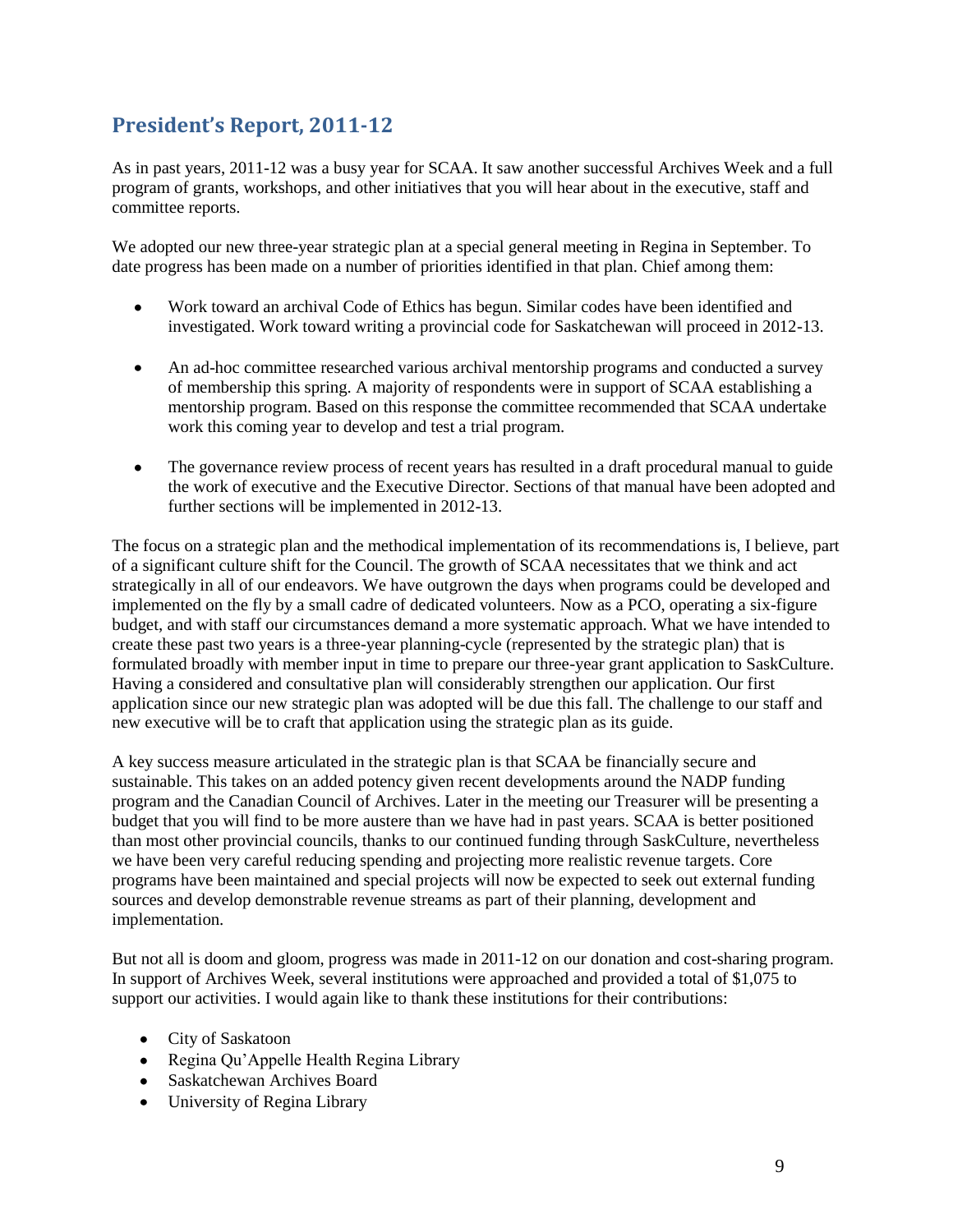It has been a challenging and exciting term as your President. I have learned much, made both good and bad decisions, and hopefully have advanced the Council along in its development. None of that would have been possible without the support of our staff and membership and I'd like to thank each of you for your dedication, vision, and expertise. That is what makes the Council the Council. Thank you again.

Mark Vajčner SCAA President, 2010-2012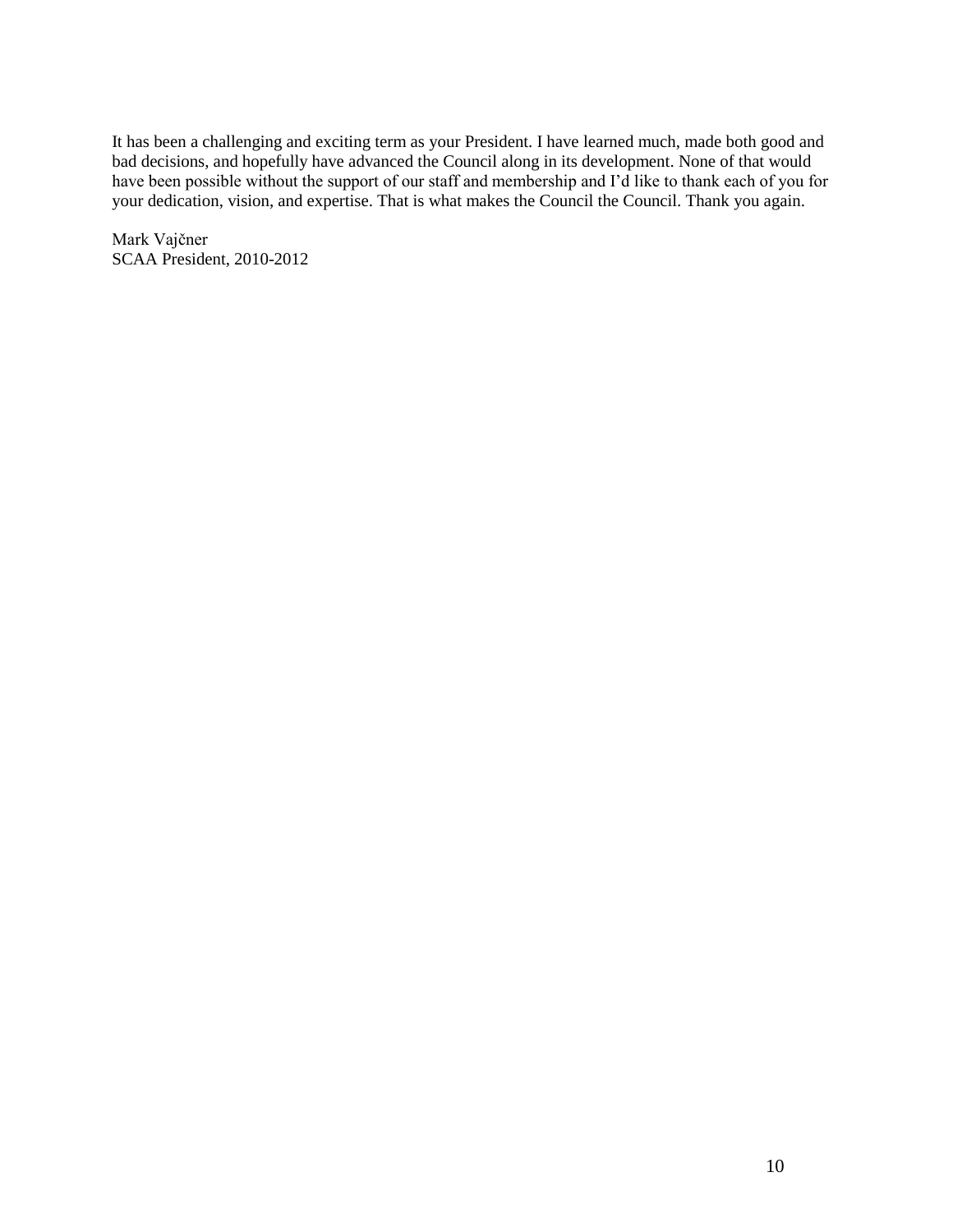# **Treasurer's Report, 2011-12**

The Treasurer's Report and Audited Financial Statements will be forthcoming in a separate package.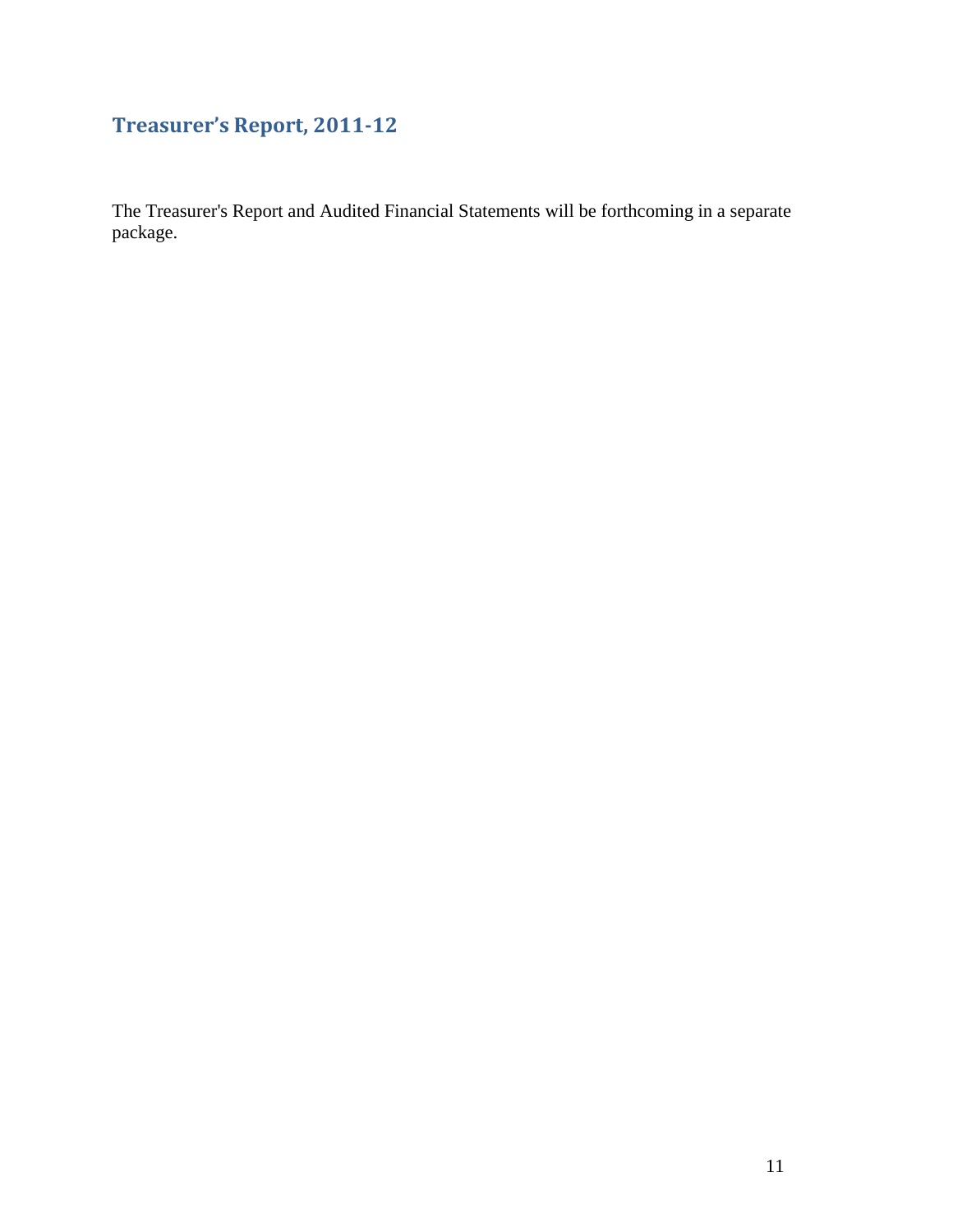## **Financial Motions for the 2012 AGM Approved by Executive June 4, 2012**

1. Whereas the Executive Committee has approved amendments to the Procedures for Financial control, originally approved by the 2008 AGM & last Revised at the 2009 AGM: **Motion:** 

That the Amendments to the Procedures for Financial Control be approved; That the policy may continue to be amended by the Executive Committee, with such amendments to be ratified at the following AGM.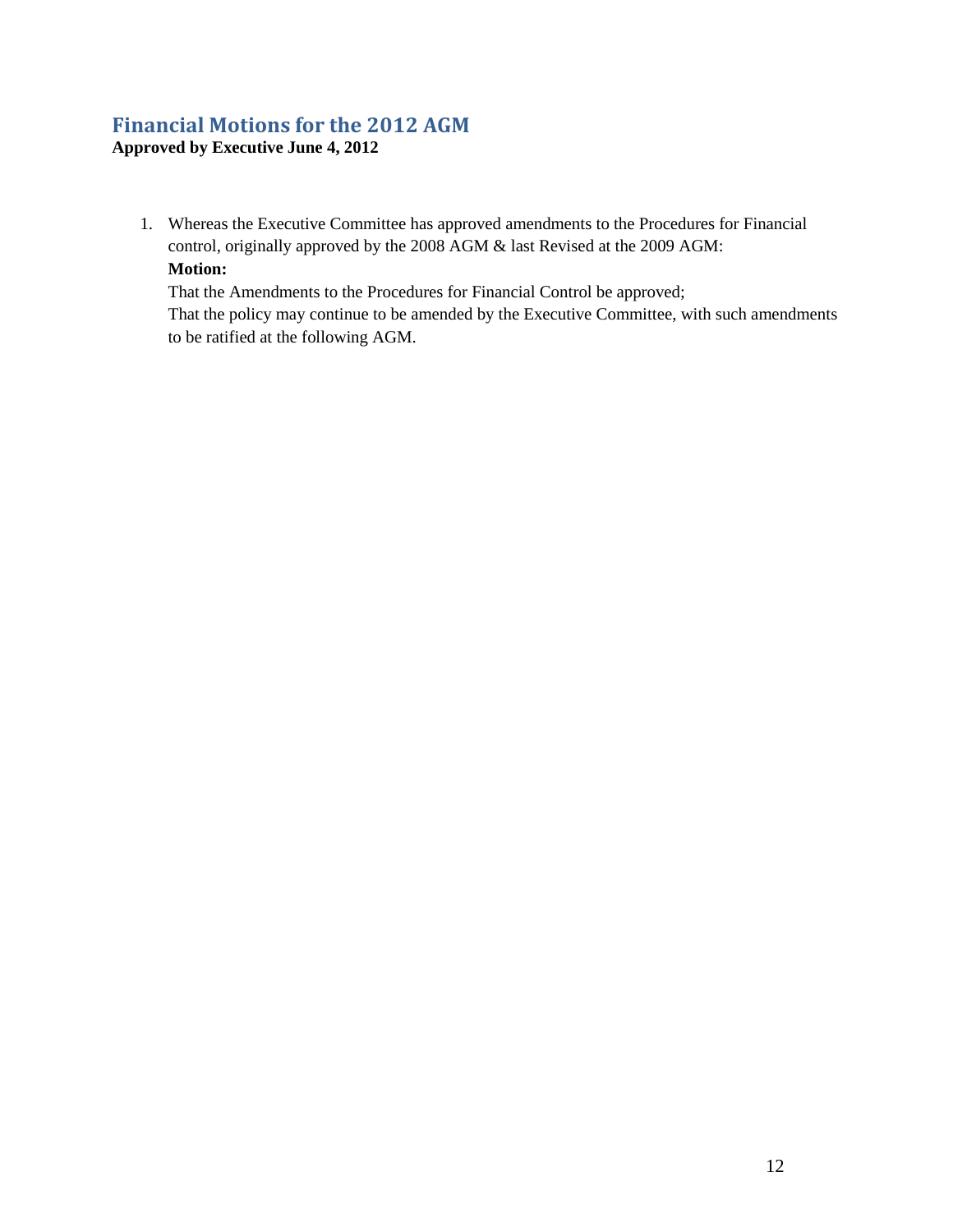# **SCAA Secretary's Report**

This has been my second year serving on the executive of the SCAA, and I would like to thank my fellow executive members as well as Audrey, Lovella and Cam for all their hard work this year.

This year's membership numbers have remained relatively stable. The Council's paid membership numbers for 2011-2012, as of March 31, 2012 are as follows:

25 Individual Members (-1 from 2010-2011) 58 Institutional Members (same as 2010-2011)

We do not have anyone in the "general" membership category (i.e. the individual membership that we offer for \$10.00).

Christine Charmbury Secretary, SCAA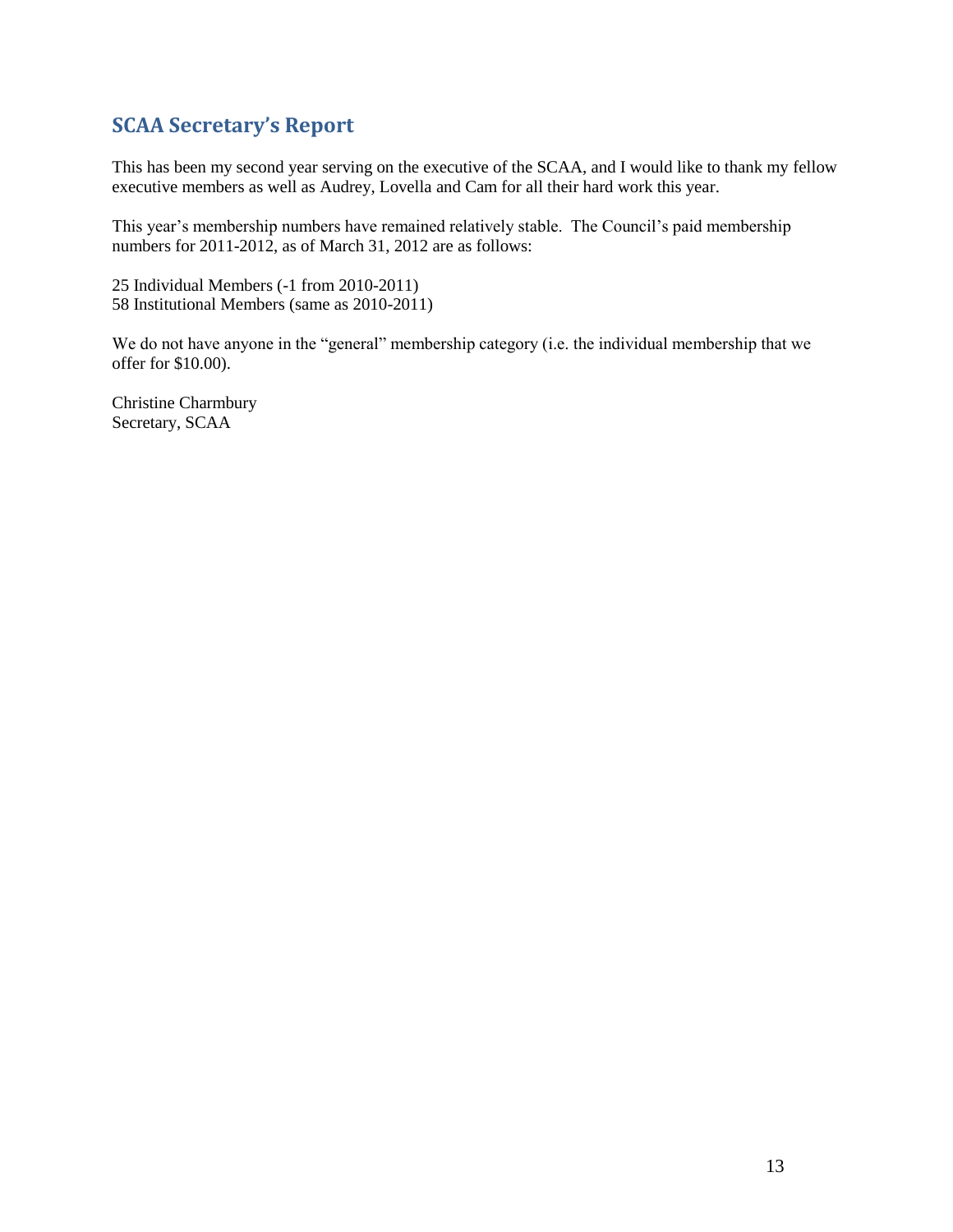# **Communications Committee Report, 2011-12**

Committee Members: Christine Charmbury (Chair) Mark Vajcner

This is the first year that the responsibility of chairing the Communications Committee has been specifically designated to the SCAA Secretary, as part of the Constitutional reforms made by the SCAA executive and approved by the membership. I regret to say that since I became the chair of this committee, I have been unable to commit the required time that this position and the committee needs, due to other personal and professional commitments.

The main responsibilities of the Communications Committee are to monitor the communications tools used by the SCAA, including the e-update and the newsletter *Outside the Box*. The e-update is compiled and distributed by the Archives Advisor, with support from the committee where needed. The SCAA's facebook page is also managed by the Archives Advisor. Our current use of facebook as a communications tool should be re-examined to determine how well it is serving the needs and expectations of the membership.

The main responsibility of the Communications Committee is in producing the newsletter, *Outside the Box*. There has been some difficulty in getting submissions from anyone outside of the Communications Committee, the Archives Advisor and the executive members. A call goes out for submissions via the eupdate, but this has not garnered any contributions to the newsletter. The biggest challenge for the committee in the upcoming year will be to get the newsletter back on track, so that it can be published and distributed to the SCAA membership on a regular basis. The committee also recommends that we drop the use of a volume number in numbering the newsletters, and that we simply use the issue number instead.

I would recommend that the following documents should be revisited by the Communications Committee in the upcoming year, as a starting point to examine our current communications strategies:

- *SCAA & Web 2.0 Tools* prepared by May P. Chan, Linda McIntyre and Christine Charmbury
- *Building an Effective and Sustainable Communications Structure for the Saskatchewan Council for Archives and Archivists*, Communications Committee Report, May 2009 – Linda McIntyre, Dana Turgeon, and Mark Vajcner with assistance by Tim Hutchinson and Carey Isaak.
- Results of the *SCAA Strategic Planning Questionnaire*, 2011, conducted via Survey Monkey.  $\bullet$

Although I will no longer be on the SCAA executive in the upcoming year, I would definitely be willing to continue on as a member of the Communications Committee. Christine Charmbury Communications Committee Chair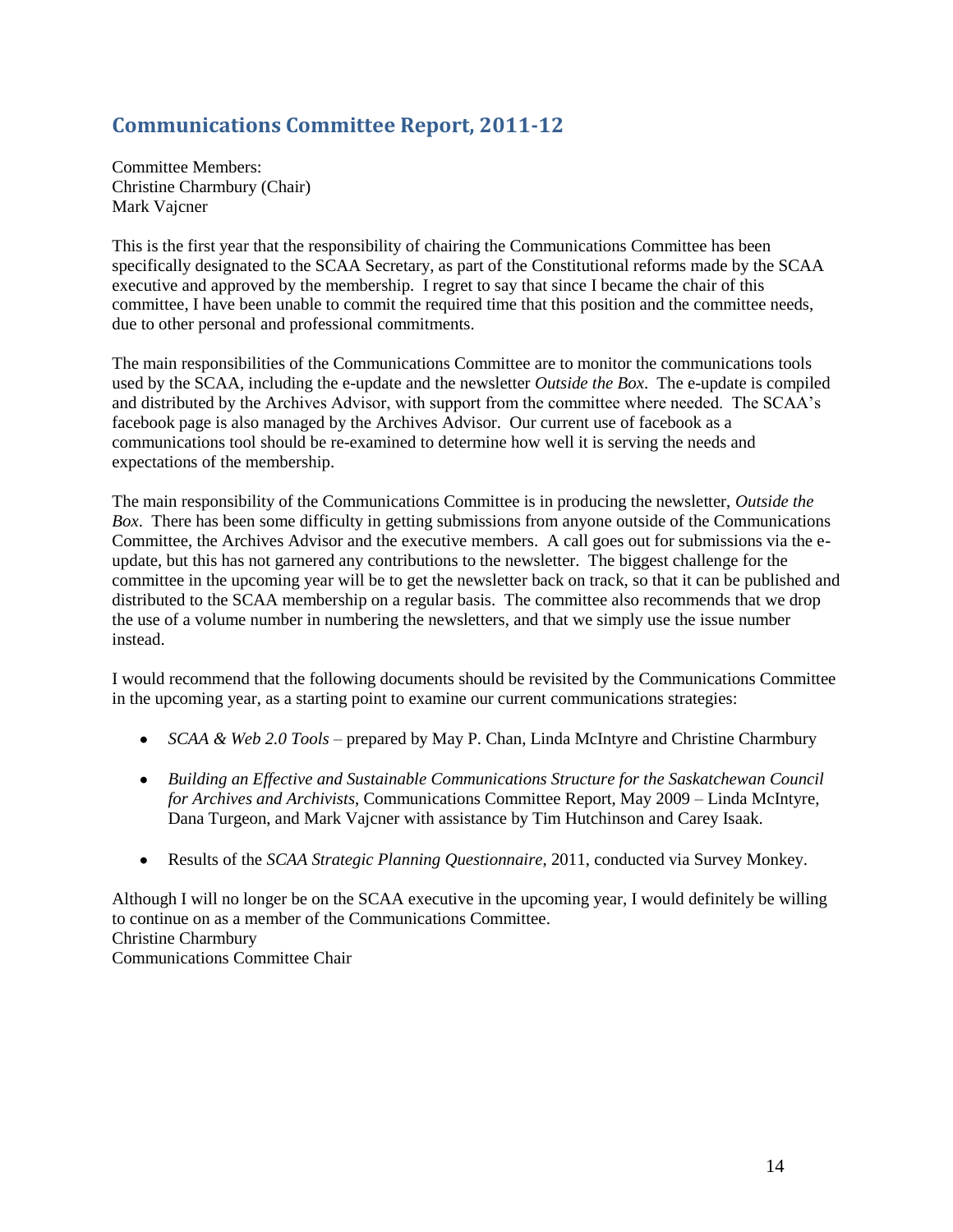# **Grants Committee Report, 2012-13**

This year the SCAA Grants Committee consisted of Cheryl Avery, Bonnie Dahl, and Lenora Toth (chair). The committee met several times to adjudicate the National Archival Development Program (NADP) project applications and the Institutional Grants Program.

## **NADP Contributions Program, 2012-13:**

As in previous years, the committee reviewed funding applications submitted under the NADP program. The total NADP funding package for Saskatchewan for the 2012-13 year was \$83,475.00. In total 7 applications from 6 institutions were received. Without including the Council applications the amount requested in these 7 applications exceeded the funding package.

Several institutions were asked to resubmit their application requesting a reduced funding amount.

Of the 7 reviewed the following 5 were recommended to the CCA:

*1. Video Archive Project –* Paved Art & New Media – NADP funding requested **\$10,329.60**

2. *Preserving and Sharing Lloydminster's Televised History (phase 2) –* Lloydminster and District Centennial Commemorative Association - NADP funding requested **\$12,895.20**

3. *Saskatoon's Photographer: The Leonard Hillyard Photograph Collection- Phase 2 –*Saskatoon Public Library – Local History Room - NADP funding requested - **\$11,541.60**

*4. Several fonds Arrangement and Description Project --* City of Saskatoon Archives -- NADP funding requested **\$5635.00**

*5. Photographic Services Branch Processing Project –* Saskatchewan Archives Board -- NADP funding requested **\$12,071.68**

(Lenora and Bonnie, both employees of SAB, refrained from scoring the SAB application)

As well as the above grants (requesting \$52,473.08), the SCAA submitted 3 grant applications: Then and Now (comparative photograph book), \$14,908.59; Conservation Assessments, \$4838.73; and the Professional Development Fund, \$10,000.00 (\$29,747.32)

## **The total funding request for NADP was \$82,220.40**

The above grants were forwarded to the CCA for national adjudication and this adjudication was underway when LAC announced, following budget cuts, that the NADP program was discontinued immediately and therefore none of the projects would receive finding.

The loss of the NADP has serious and ongoing repercussions for the archival community across the country and many valuable collections will languish unprocessed, outreach programs will suffer and all councils across the country will need to reduce programs or discontinue altogether.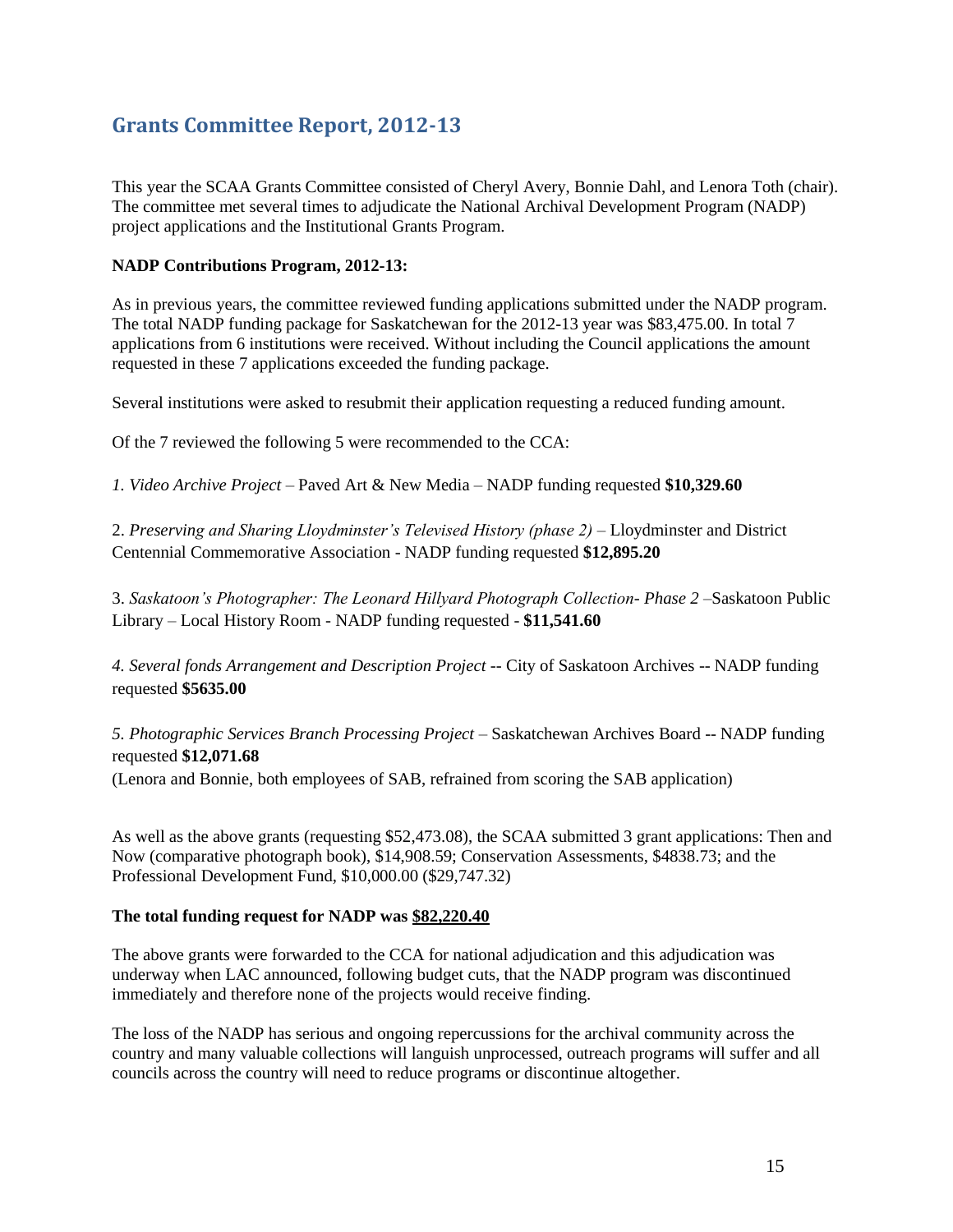## **Institutional Grants Program, 2011-12:**

In 2007, the Grants Committee recommended that a provincial grants program be created for use by institutions in Saskatchewan. Funding for this program was provided by the Saskatchewan Lotteries Trust Fund for Sport, Culture and Recreation through SaskCulture Inc. The initial program offer (2008-09) had an allocation of \$10,000. In 2009-10 an allocation of \$15,000 was available and \$16,412.93 was expended in 2010-11. Funding for 2011-12 was set at \$22,000. The funding package for 2012-13 remained at \$22,000.00. However, as the 2011-12 was undersubscribed in the 1st round of applications, the Council, at the recommendation of the grants committee, raised the maximum amount per application from \$2000.00 to \$3000.00.

19 grant applications were received for the 2012-13 institutional grants program requesting, in total, \$44,762.22. 1 application related to a non archival project and was not approved. Another was not approved as the institution had already received a substantial grant from Sask Culture. A further 6 grants were disallowed due to lack of funding and based on criteria number 2 of the IGP funding priorities -- "smaller institutional members will receive priority over archives with well established funding structures"

As a result of the adjudication process the committee recommended the following 11 applications receive funding:

## 1. Whitewood -- **\$2,000.00**

- 2. Lloydminster Regional Archives -- **\$3000.00**
- 3. Jasper Cultural and Historical Centre, Maple Creek -- **\$2,298.69**
- 4. Regina Qu'Appelle Health Region Archive -- **\$967.99**
- 5. Clayton McLain Memorial Cut Knife --**\$2,485.13**
- 6. Anglican Diocese -- **\$1900.00**
- 7. Humboldt -- **\$3,000.00**
- 8. Yorkton -- **\$1,429.05**
- 9. Grand Coteau Heritage and Cultural Centre-- **\$3000.00**
- 10. City of North Battleford Archives -- **\$1,571.70**
- 11. Saskatoon Public Library Local History room, project 2 -- **\$241.49**

## Total **\$21,894.05**

Given the unprecedented number of applications received for IGP funding this year (19 institutions applied requesting in total **\$44,726.22**) it would probably be a good idea to reconsider the maximum amount per grant. As well, the criteria for the funding should be revised in light of the loss of the NADP.

*Submitted by Lenora Toth, Grants Committee Chair*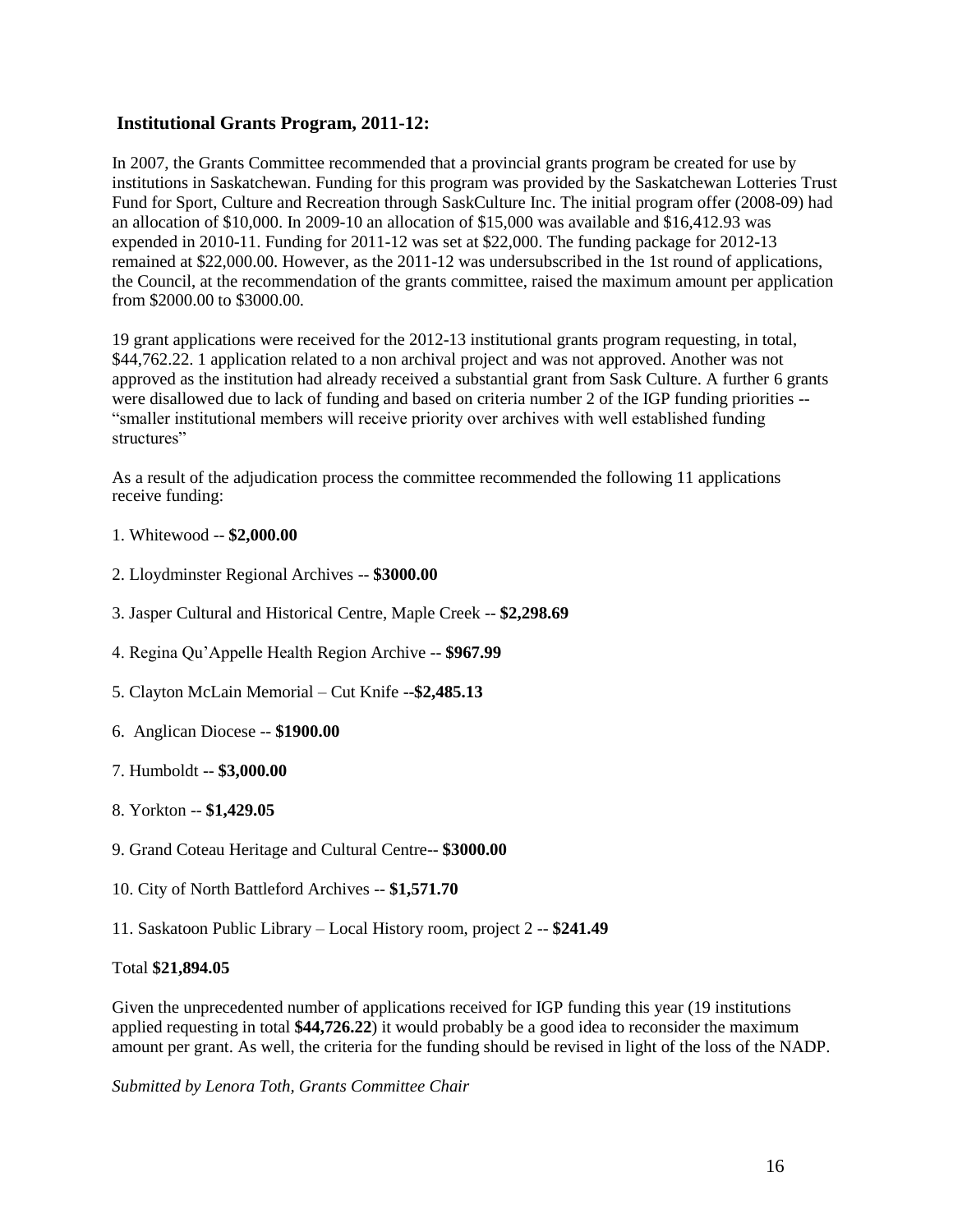# **SCAA Public Awareness Committee Report, 2012-13**

## **Members:**

 Donald Johnson - University of Regina (Co-chair) Jeff O'Brien - City of Saskatoon Archives (Co-chair) Tim Hutchinson - U of S Cheryl Avery - U of S Dorothea Funk - Saskatoon Public Library Ailsa Hedley Leftwich – Esterhazy

## **Activities**

## NADP:

Although not technically a Public Awareness Committee issue, the decision to cut funding to the CCA and to end the NADP program will have a huge effect on archives across Canada. The SCAA needs to develop a better structure (Executive lead, committee delegation, etc.) to be able to effectively participate in advocacy campaigns important to the archival community, and be able to react quickly to developments.

The responses from other organizations and institutions have been to make the public more aware of the efforts and successes of archivists. The SCAA and its members do good work and have many successes, so a coordinated and effective response should be natural and easy.

#### Culture Days:

The SCAA should review how – and if – it does Culture Days.

Culture Days is an interesting idea. Unfortunately, a great many other cultural organizations feel the same way, with the result that we end up with a many heritage-themed events being held simultaneously, all competing for the same very small audience.

The 2011 Saskatoon event was probably also hampered by our decision to join the WDM, which meant that our publicity was effectively lost. Had we done our Culture Days event separately, it might have been more successful, although there may be ways to more effectively piggy-back with other events.

The Saskatoon group has tentatively decided not to hold a Culture Days event in 2012. This doesn't mean that the SCAA should completely eschew Culture Days. There are undoubtedly a variety of options for similar presentation (eg., see the Beer Event, below), for example, using an archival collection as the focus for inter-disciplinary lectures, perhaps on topics not specifically related to archives, and perhaps not during Culture Days itself.

#### Archives Week

Archives week was entirely satisfactory as a series of events showcasing archives in Saskatchewan. Events in Saskatoon and Regina had reasonable attendance figures, and judging from comments made afterwards and on our surveys, the audience was both entertained and edified.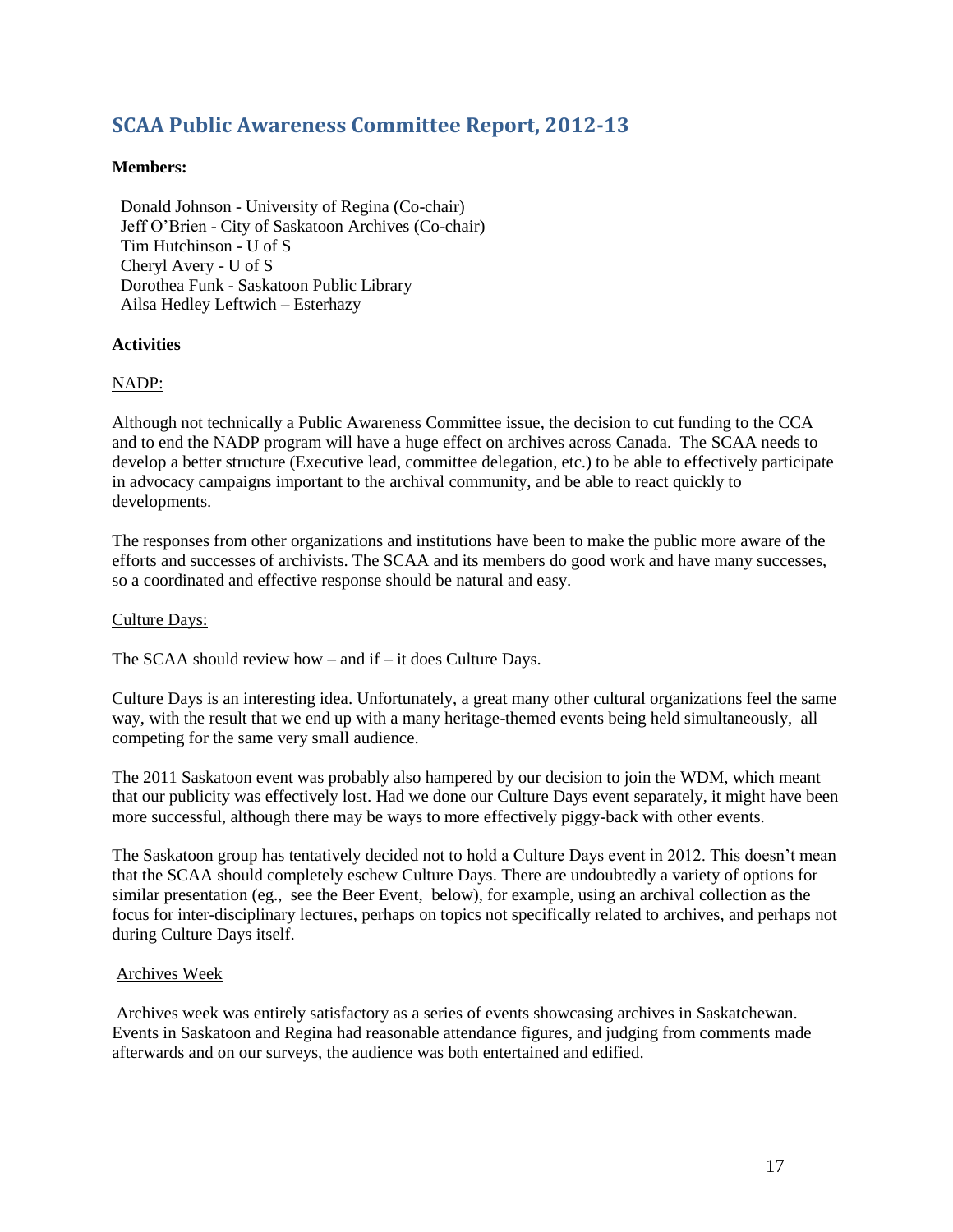However, the attendance figures are not improving, and in fact were somewhat lower than in other years. We, the committee, do not feel that Archives Week should be discontinued. But the challenge for the next Public Awareness Committee will be to discover why attendance figures are so low, and to seek to improve them.

Some of our problems this year may have been with respect to publicity. There has been some suggestion that some aspects of AW publicity were lacking, eg. the website was populated late and there weren't any e-mails to the "friends" lists (people who had provided their e-mail addresses at previous events). Informal advertising, word of mouth, etc., can often be the most effective tool and we should be making better use of our own networks.

The Saskatoon Readers Event was videotaped this year but has not yet run on Shaw Cable. Recorded events could be used throughout the year and not just around Archives Week.

(See attached excerpt from our March report to the Executive for more information)

### Archives Weeks Grants:

The SCAA's Archives Week grants program was once again well used and should be carried on next year.

### Public Awareness Guidelines:

Some discussion was undertaken this year by the Committee with regard to possible public awareness guidelines for individuals and organizations acting in our name or associated with SCAA-sponsored events. Guidelines were drafted to support SCAA members when organizing public events or preparing public communications. However, while a teleconference was held, no firm decisions were made.

#### Heritage Fairs

The students of today are the researchers and taxpayers of tomorrow. The SCAA should be seen as a strong, public proponent and supporter of the Youth Heritage Fairs. These are very popular in schools across the province and are an ideal public awareness vehicle for us, since every bit of work we do not only raises our awareness with teachers and students (who may be children today, but won't be in a few years) but also with their parents. It's a public awareness triple-whammy which we must take better advantage of.

This year, archivists in Saskatchewan worked as judges and resource people for SYHF across the province. Cameron Hart is to be commended for his unstinting work in this regard, as should those individual archivists who got involved. But the Council should be encouraging all its members to get involved. It may be that we could consider adding the SYHF to the portfolio of one of the executive members.

The SCAA should be creating student / teacher / parent resource guides and create a structure for formal support of the heritage fair program. The Saskatoon archives group has begun work on such a guide, starting with a list of heritage fair topics that could easily be supported by records held in the Saskatoon institutions, that could serve as a starting point for a province-wide initiative.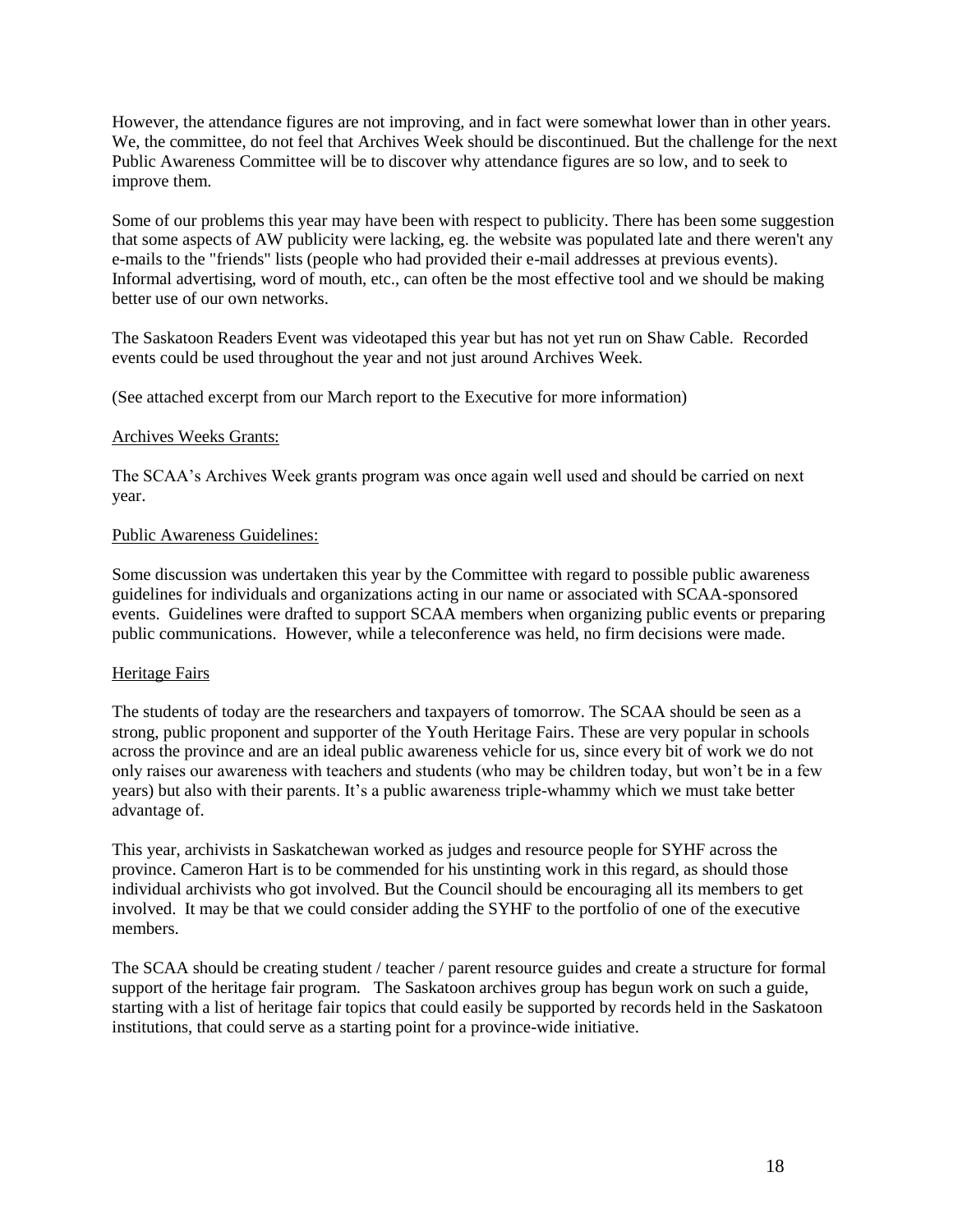### Saskatoon Beer Event:

This was a reprise of Saskatoon's Culture Days Event, held in September, except that this time it was held in a private lounge in a bar in a heritage building, and not at the same time as dozens of other heritagethemed events. Publicity for the event included a very successful social media campaign, a *Saskatoon Express* photo essay, a *Saskatoon Sun* newspaper column, and the Library's internal and external publications.

The event was standing-room only and the response from the audience was wildly enthusiastic. This was hands down the most successful event held by any archives or association thereof in the province this year. The average age of attendees was somewhere in the 30-50 range, with representation from the under-30 crowd as well, which is very unusual for archives-related events, as we are all aware.

Dorothea Funk was the guiding hand behind this event, proving yet again that in volunteer settings, initiatives benefit from clearly-identified "champions" to see them through to the end. Speakers were: Ken Dahl, City of Saskatoon Archives; Joan Champ, Western Development Museum; Greg Kitz, Great Western Breweries; and Don Kerr, retired University professor, all of whom are well-known local figures and whose personal popularity was a big draw. It is entirely possible that simply holding it in a popular night spot and serving alcohol was part of what made the difference.

### Newspaper Publications:

There is ample opportunity for the history community to make use of content-hungry local publications to its benefit. Examples of this include the regular "Vintage Saskatoon" feature run by the *Saskatoon Express*, and the weekly archives column run by the *Saskatoon Sun* until that publication closed, and since picked up by the Saskatoon StarPhoenix to run in its Weekender section of the Saturday edition.

The response we have received from these two modest efforts alone is enough to suggest that there is a massive appetite in the newspaper reading public for local history. We should be trying much harder to take advantage of this. The SCAA should make a concerted effort to develop these kinds of media relationships outside of Saskatoon. For example, one of the readers at the Regina AW event occasionally writes 'archival news stories', crime stories about events which took place many years ago and use archival records as their sources. One suggestion might be to provide this writer with suggested sources for future stories.

## 2012 Calendar

Although we essentially broke even (\$140 loss, based on the audit) , we really need to re-think how we do calendars, or if we do them at all.

The calendars were intended both as public awareness tools and as a source of revenue. This latter objective is not being met, especially if we factor in the time spent by office staff in marketing them. If we do try our hand at calendars again, we may wish to consider partnering with other organizations or possibly creating downloadable computer desktop calendars instead, as in these examples:

http://www.smashingmagazine.com/2012/05/31/desktop-wallpaper-calendar-june-2012/

There are technical issues involved in trying to generate revenue from a downloadable product, but they are not insurmountable. However, if we went this route, we might want to simply consider the calendars a public awareness tool only.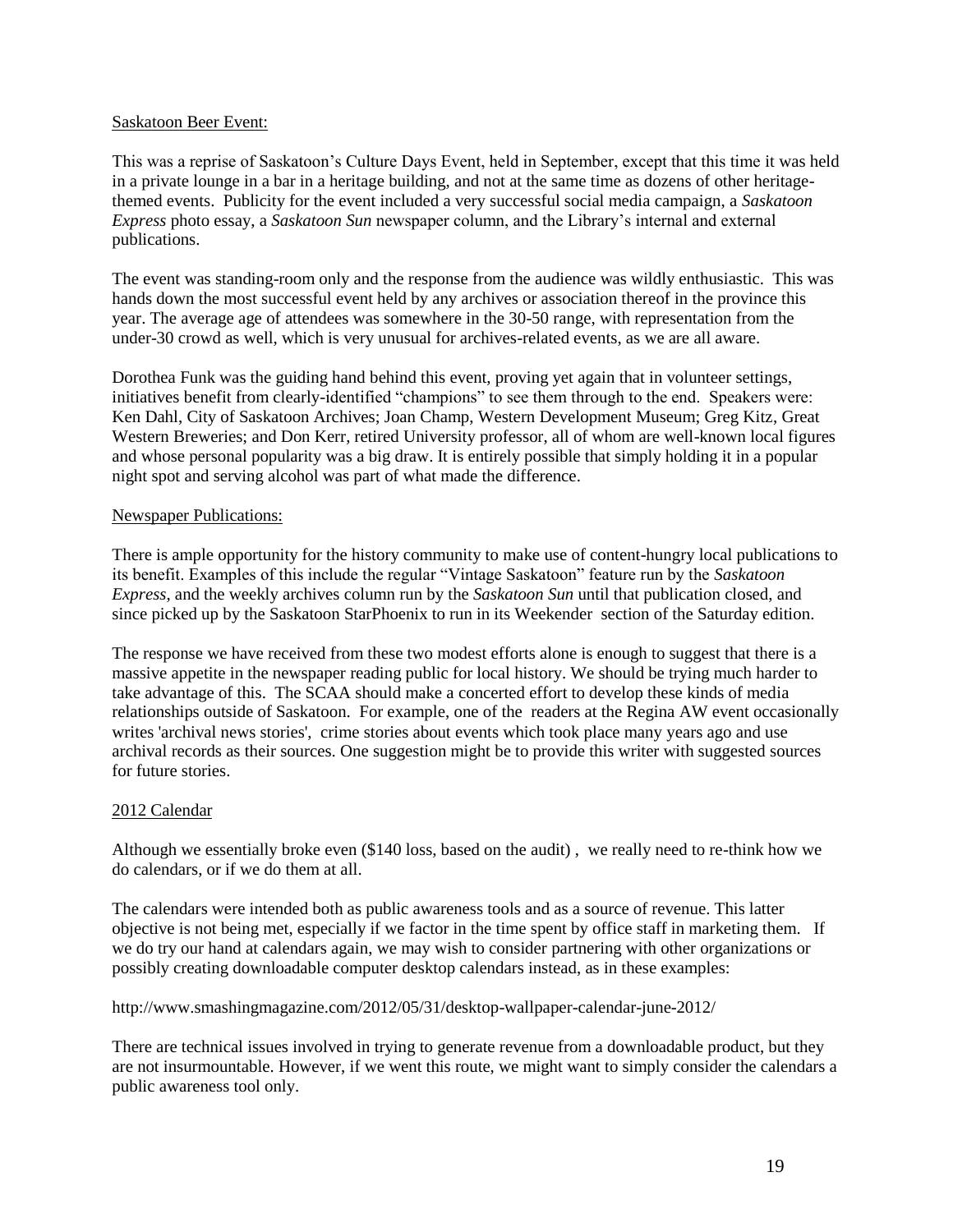## Videos/Films

"The Truth is in There" was released on April 11, 2012 and posted on YouTube. It has also been played on Shaw Cable. The four videos (31 seconds each) have received 1300 views in total. These should be publicized beyond YouTube.

Books

- 1. *Wish You Were here* manuscript has been submitted to CPRC
- 2. *Then and Now* funding for this was pulled when the NADP program was dismantled by the Library and Archives Canada. The photographer has been notified. This project is now in limbo unless we can locate an alternative source of funding.
- 3. *Unforgettable*  No change since the last report.

Respectfully submitted,

Donald Johnson Jeff O'Brien

Chairs, 2011-2012 Public Awareness Committee

March 7, 2012 – Public Awareness Committee Report to the Executive

Archives Week is the best example we have that whatever we are doing by way of public awareness is a failure. Despite radio broadcasts, newspaper articles, money spent on advertising, a poster and postcard campaign, the actual numbers of people who attend the events is abysmally low. One can make the argument that the purpose of AW is to improve awareness and appreciation of archives generally, but this is not a measurable outcome. The only thing we can measure is the number of people coming to our events. And it isn't improving.

In Saskatoon, we use the Heritage Festival at the Western Development Museum as a tool to advertise our events. We have a strong presence at the Festival, which again had record numbers of attendees (2500+ this year). But looking at the figures for our highest profile event, the Readers Event, we see the following:

2008 - 100 2009 - 89 2010 - 127 2011 - 82  $2012 - 76$  (85 including speakers and "staff")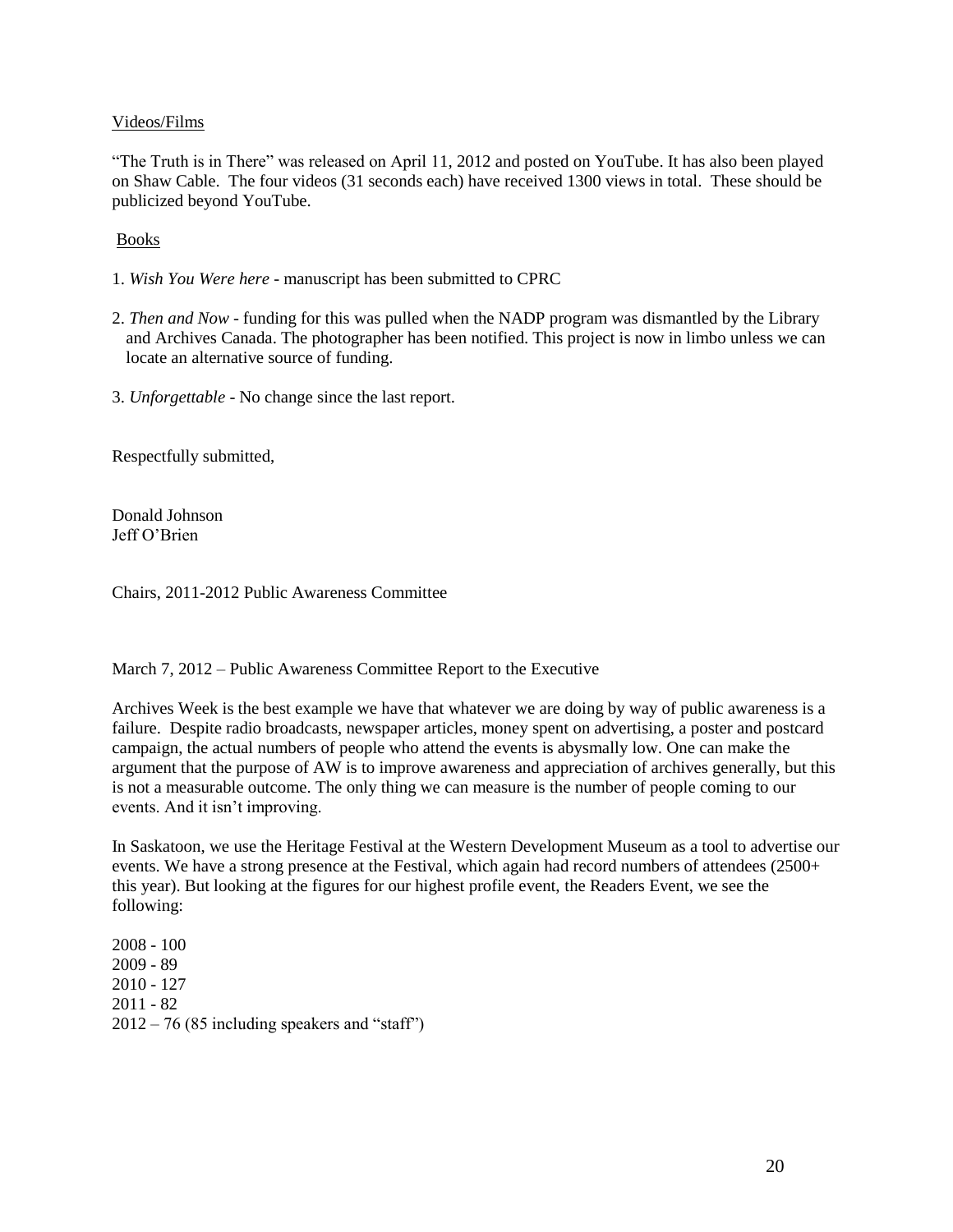Attendance was as follows:

| $55-69-48%$     | (16) |
|-----------------|------|
| $80 + -24%$     | (8)  |
| $30 - 54 - 18%$ | (6)  |
| $70-79-10%$     | (3)  |
| $19 - 29 - 0\%$ | (0)  |

There was a conflict between the Readers Event and the NDP leadership convention, which anecdotal evidence suggests didn't help out numbers. The Saskatoon movie night attracted 120 guests, which is better, but still poor given the amount of effort and time that goes into this. My understanding is that the numbers in Regina, which held only a single event, were even poorer.

We need to strongly re-think how we are doing public awareness insofar as Archives Week is concerned, and whether Archives Week is even a useful public awareness tool for us. A great deal of time, effort and money goes into this with a very minimal measurable impact.

Having said this – the people who went to our events appear to have mostly enjoyed them, as in this letter received by the Library:

"I really enjoyed the readers at the 'Spotlight on the Past.' From the colourful M.C. Jeff O'Brien, as well Anthony Bidulka, Deborah Buck, Senator Lillian Dyck, and Bob Florence... and certainly without a beat (?) Trish Chevaldayoff. The evening was full; of laughs, surprises at our great and surprising people who existing [sic] not so long ago. Lastly the after show treats were a [taste?] that filled both heart and soul, and much appreciated."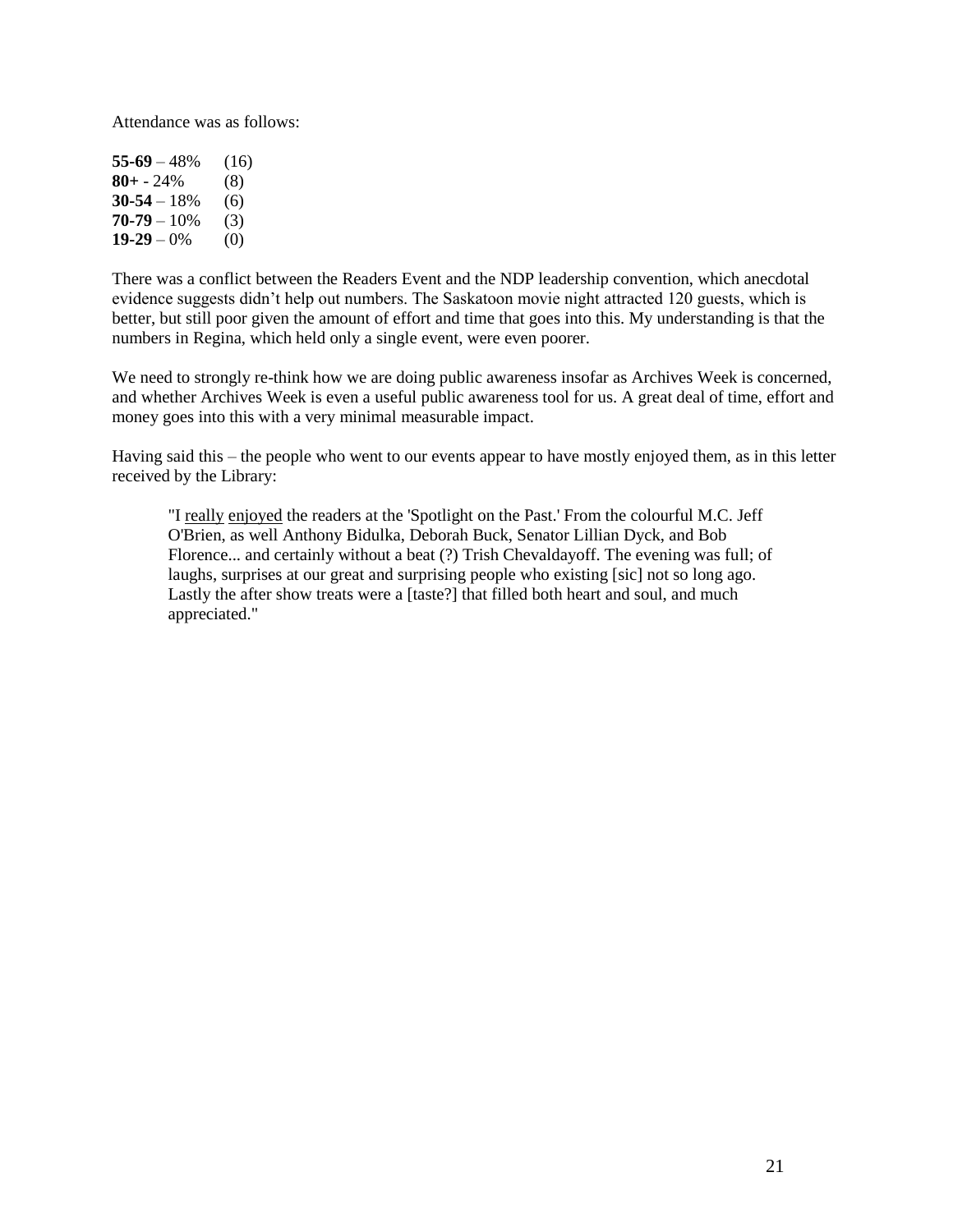# **Education Committee, 2011-2012**

The Education Committee's primary function during the 2011-12 fiscal year was to coordinate the educational and professional development programs and review and approve the professional development travel subsidy claims.

When researching topics, the Committee takes into consideration subjects identified in the member surveys or those uncovered by the Archives Advisor, in discussion with members.

Workshops presented in 2011-12 are listed below:

- 1. *Basic Archives Workshop (attendance: 16/ Saskatoon & Moose Jaw)-* An annual one-day workshop with core elements of archival work (appraisal, arrangement, accession, access, description and preservation) discussed and worked on through practical exercises. The first workshop was offered on August 26, 2011 at the City of Saskatoon Archives with 11 in attendance and again in March, 2012 in Moose Jaw with a total of 5 participants. Volunteer-run archives and new institutional members requiring orientation to archival practices are also encouraged to attend this workshop. Cameron Hart, the SCAA's Archives Advisor acts as the workshop presenter.
- 2. **Media Boot Camp/Public Speaking, Fundraising and Advocacy** *(Attendance 7)* Originally slated for June, 2011 it was rescheduled to March 30, 2012 as the final workshop of the 2011-12 year. Presented by Nowshad (Shad) Ali, a skilled and experienced trainer and facilitator and President & CEO of On Purpose Leadership Inc. Shad, holds several credentials in Certified Behaviour Analyst, Certified Personal Values Analyst, and is trained in Experiential learning techniques as well as having a wealth of experience in communications and media relations. All reports were this might have been the best workshop of the year.
- 3. *RAD Refresher (attendance: 8) - I*ntended for those already familiar with basic archival principles of provenance and original order, this one day workshop reminded rusty users of RAD how the nation's descriptive standard is organized as well as how to use it at all levels of description. The elements included in the minimum level of detail were discussed at length. Most of the course focused on Chapter 1, the general rules, but the instructor also spoke briefly to Chapter 4, Graphic Images, as well. Hands-on description kept everyone engaged throughout the day.

Instructor: Kelly Stewart, Education and Advisory Archivist Coordinator, Archives Association of British Columbia

4. *Emergency Planning Workshop –*Designed for archivists and collection managers responsible for the preservation of archival records, this workshop was taught using PowerPoint presentations, break-out groups and a hands-on disaster salvage session. Instructor: Rosaleen Hill, BC Archival Preservation Service Coordinator, Archives Association of British Columbia

The SCAA, like many organizations, is experiencing a noted decline in attendance at workshops in the past three years and the corresponding impact on revenues. Education programs for the 2012-13 will be determined by budget availability however, three are confirmed at present, with the initial workshop held in conjunction with the 2012 Annual General Meeting.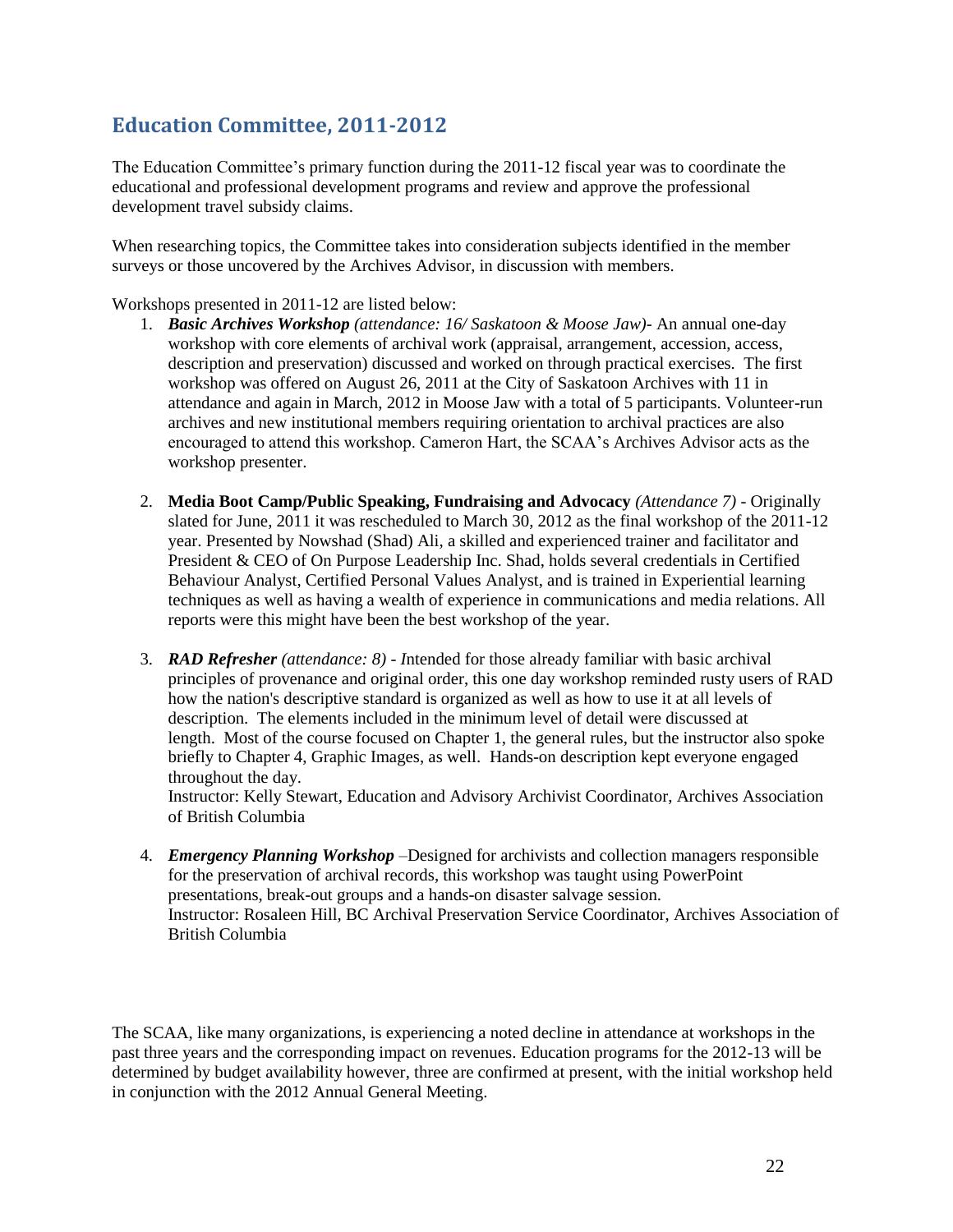The planned workshops are:

1. *Social Media: Strategy to Execution - AGM Workshop (June 2012, North Battleford, SK)* (1 Day)

Instructor: Braden Cannon

The workshop is directed at small to medium sized institutions with minimal budgets who can use social media to improve access to holdings. Members will be aided in developing a Social Media plan with clear objectives, strategies, understanding of time commitment and evaluation of potential social media tools.

## 2. *Basic Archives Workshop - (September 2012, Yorkton and March 2013, Estevan)* – *Instructor: Cameron Hart*

A one-day workshop with core elements of archival work (appraisal, arrangement, accession, access, description and preservation) discussed and worked on through practical exercises. This workshop, first offered in March 2008, is popular with new members and organizations/institutions that are not currently members of the SCAA but do have archival records/records management issues and are unsure how to manage and maintain it. The timing of this workshop is to coincide with the start of contract staff working in archival institutions, which may need some training. Volunteer-run archives and new institutional members requiring orientation to archival practices are also encouraged to attend this workshop. Cameron Hart, the SCAA's Archives Advisor will act as the workshop presenter.

## *3. Care of Photographic Material –CCI workshop – (fall 2012- Prince Albert) – (2 day)* SCAA/MAS partnership

Instructor: Greg Hill is a graduate of the Art Conservation Techniques program at Sir Sandford Fleming College in Peterborough. (over 24 years experience in photograph and archival conservation working for the Provincial Archives of Manitoba, Library and Archives Canada, and in the private sector.)

This workshop, discusses photographic processes identification, and the structure, composition, and format of a broad range of photographic materials. Agents of deterioration and mechanisms of deterioration are covered, as well as proper storage and handling techniques for photograph collections. Ways to minimize potential damage and information loss in an emergency or disaster are also included.

Participants will be learn how to identify and explain differences in structure, composition, and format of various types of photographic materials; identify agents of deterioration and understand the mechanisms of deterioration; implement proper handling and storage procedures for photographic collections as well as select appropriate housing enclosures and storage materials; and develop some understanding of salvage and recovery procedures for photographs.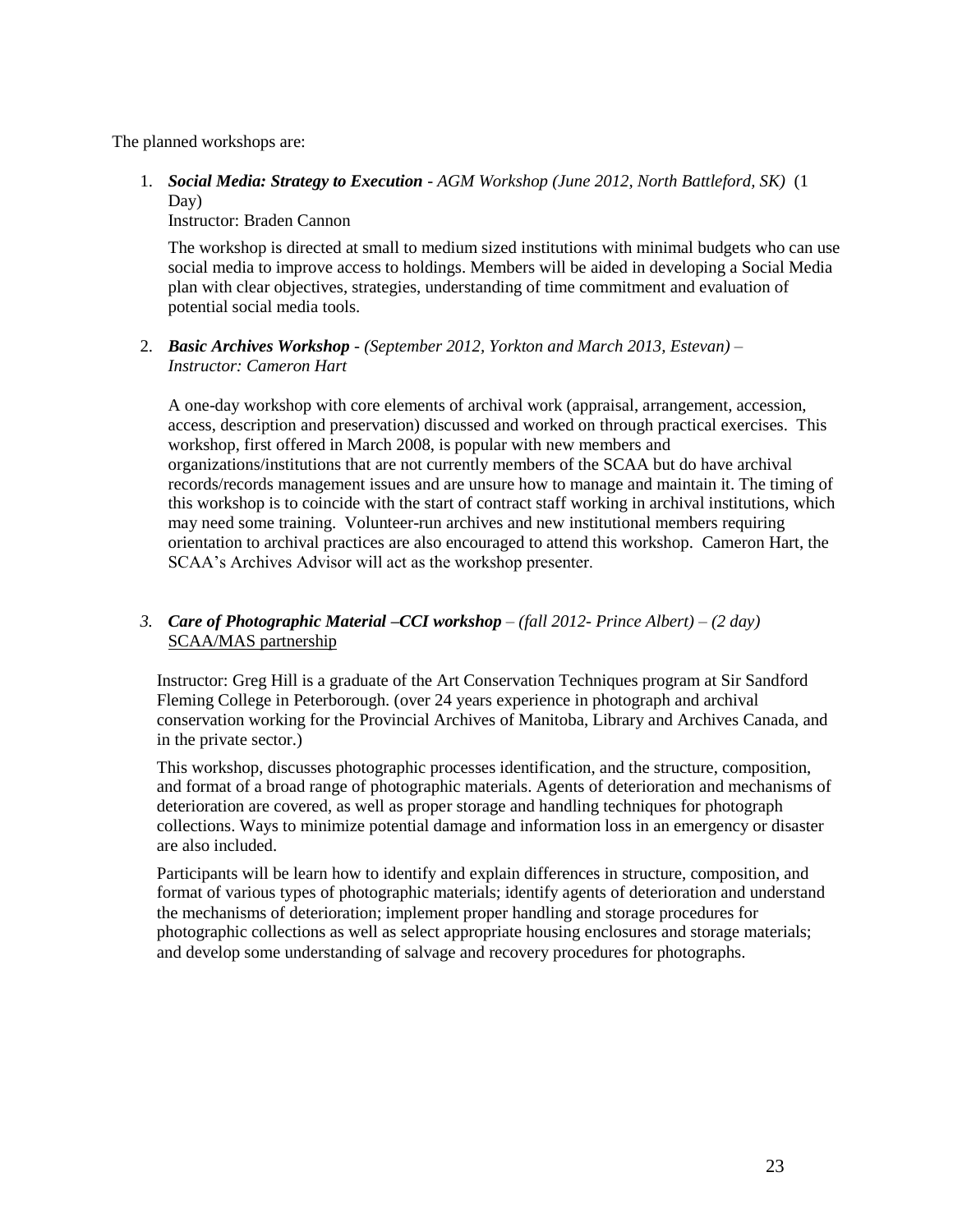# **Executive Director Report, 2012-13**

Our third year providing association management services to SCAA saw internal changes. Amanda Perry moved on from b-creative group to Saskatchewan In-Motion in September, 2011. We were fortunate to have Lovella Jones join us in October, 2011 and Gloria Bearss in January, 2012.

The office continues to provide administrative support, as well as support for membership renewal, ongoing communication, accounting and directing questions from the general public as they look for advice in using the archival services within the province. In addition to normal office services, we provide administrative support to the Education Committee in delivery of workshops by securing venues, contracting speakers, preparing registration, managing attendance, on-site support and completion of the final accounting.

2012 will be a year of change with both the loss of NADP funding as well as significant changes with our primary funder. This year SaskCulture has introduced new criteria and application forms effective for the 2012 fall funding cycle. While they have discontinued the Adjudication Committee they have introduced a three hour, on-site interview by SaskCulture staff with the PCO administration to ensure "evidence of organization effectiveness' which will be an assurance to our funder but also to the PCO itself. Board members are encouraged to attend this interview meeting as well.

The Global Funding Application process has changed significantly and is now based explicitly on the AGF criteria. The criteria will be made known in advance so responses can be crafted with that in mind. "The new form is built on the premise that the best evidence of an organization's ability to achieve its plans is its success in achieving past objectives" said Dean Kush, Program Manager with SaskCulture, in his May 2, 2012 memo to eligible Provincial Cultural Organizations, "It will ask respondents to provide both the results of the past two years of their activity and their plans for the coming three years"

Timing of this new SaskCulture funding cycle has meant the Council's Long Term Planning process now coincides with their schedule.

Personally in 2012, I undertook and completed Modules Three and Four of the Canadian Society of Association Executives, Certified Association Executive program and plan to complete the final module in fall, 2012. As well, both Lovella and I are participating in the Project Management Professional Certificate Course offered through the University of Regina Continuing Education.

I have very much enjoyed this past year working with the entire Executive and working under the leadership and support of Council President, Mark Vajcner. I look forward to the challenges and growth in the coming year.

Submitted by Audrey Price, Executive Director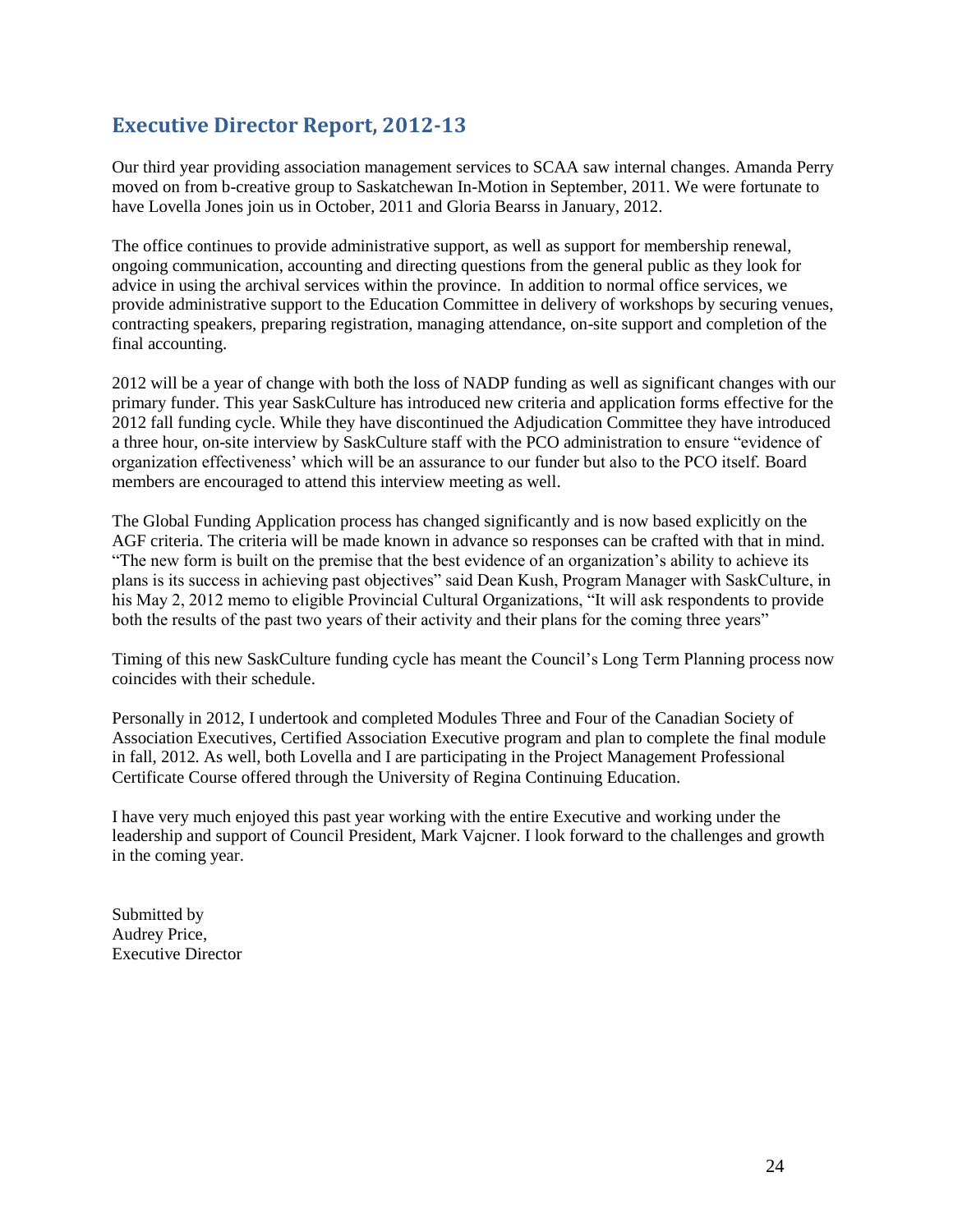# **Archives Advisor Annual Report, 2011-12**

In the past year your Archival Advisor (AA) has been working towards expanding the knowledge, the purpose and necessity of archives throughout the Cultural Community of Saskatchewan. The AA has created new relationships, continued to expand those with members that have been established in the past and re-vitalized those that have been languishing.

In this effort **23** site visits to member institutions across the province were made. A site visit is defined as "where an advisor attends in person at a location regardless of the amount of time spent at the site". (Definition agreed upon by the CCA Advisors Working Group at their October 2007 meeting.) These visits were made to long-time members, others that are newer and starting out. In the past year we have seen the addition of three institutional members, the **Paved Arts Archive** in **Saskatoon**, the **Jasper Cultural & Historical Centre** and **The Southwest Saskatchewan Old-timers' Museum & Archives** are both in **Maple Creek**, where SCAA had no membership prior!

In addition to those new members Site visits to:

- $\Box$ The **Whitewood** Tourism & Heritage Association **(East)**
- $\Box$ The City of **Yorkton** Archives **(East)**
- The **Saskatoon** Public Library's Local History Room  $\Box$
- $\Box$ The City of **Saskatoon** Archives
- The **Saskatchewan** Indian Cultural Centre (**Saskatoon)**  $\Box$
- The WDM Curatorial Centre's George Shepard Library **(Saskatoon)**  $\Box$
- $\Box$ The Clayton McLane Memorial Museum in **Cut Knife (NW)**
- $\Box$ The City of **North Battleford** Historic Archives **(NW)**
- $\Box$ The Allan Sapp Gallery Archives in **North Battleford (NW)**
- The **Rosetown** and District Archives **(NW)**  $\Box$
- $\Box$ **Lloydminster** Regional Archives **(NW)**
- **Moose Jaw** Public Library Archives **(SW)**  $\Box$
- $\Box$ **Gravelbourg** and District Museum **(SW)**
- $\Box$ Centre Culturel Maillard in **Gravelbourg** (potential member) **(SW)**
- **Swift Current** Museum Archives **(SW)**  $\Box$
- The Tommy Douglas Centre in **Weyburn** (potential member) **(SW)**  $\Box$
- The **Estevan** Art Gallery and Museum **(SW)**  $\Box$
- The Souris Valley Museum in **Estevan** (potential member) **(SW)**  $\Box$

Note: Some institutions may have had multiple visits.

The AA is not only responsible for the inquiries of members and the Executive but also those of non-members. During the past year, just over to **4700** inquiries were made, up from close to **4000** made in the 2010-11 year. A query is to be "every single point of contact," therefore each call or follow-up email message will be counted as a query. (Agreed upon by the CCA Advisors Working Group.) The attendance and presentations of the AA at workshops and exhibits saw a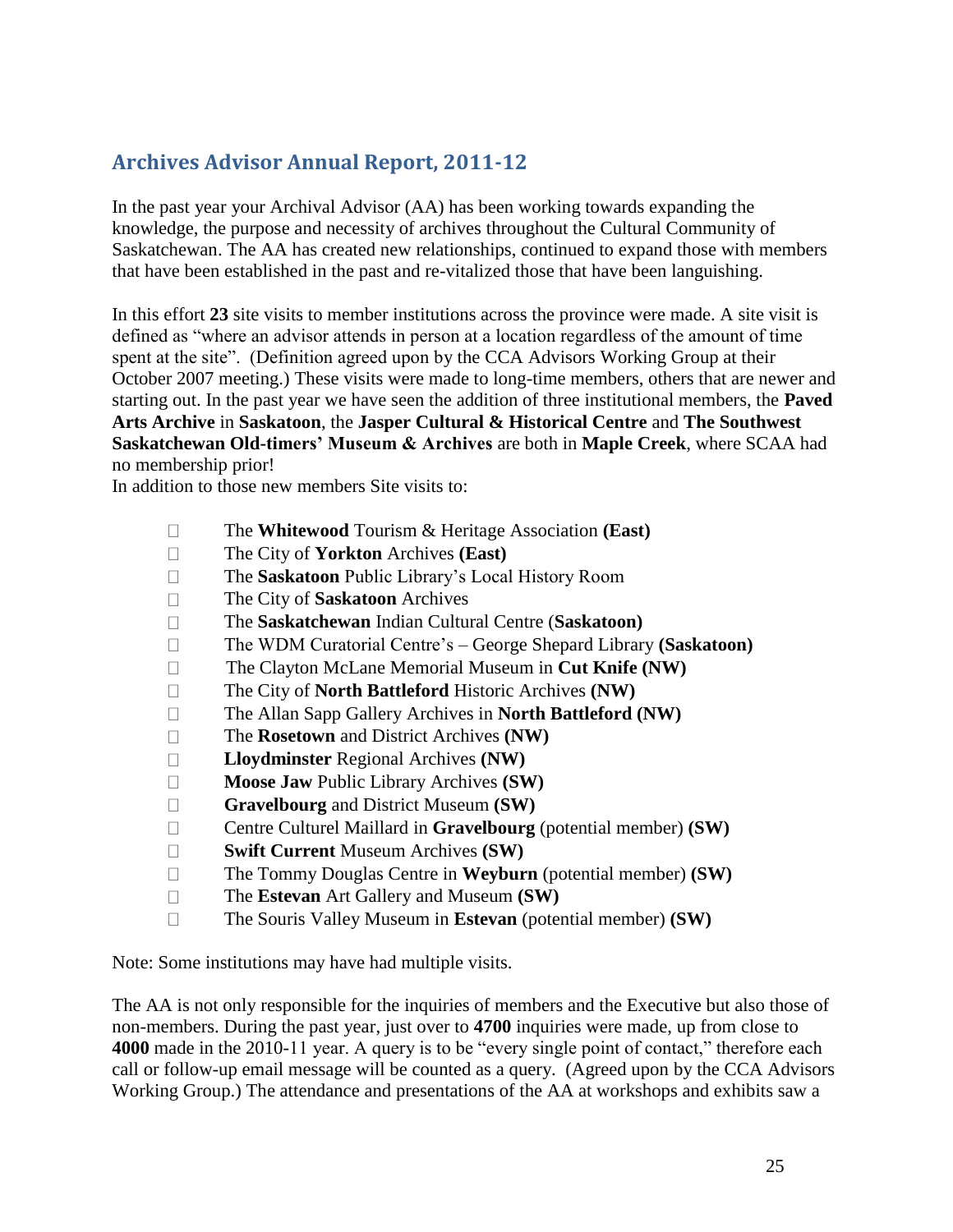spike in queries. Archives Week (AW) events in early February were especially beneficial for contact.

| Month            | <b>Inquiries</b> | <b>Member</b> | <b>Non-Member</b> |
|------------------|------------------|---------------|-------------------|
| April 2011       | 149              | 124           | 25                |
| May 2011         | 214              | 166           | 48                |
| June 2011        | 442              | 345           | 97                |
| <b>July 2011</b> | 270              | 169           | 101               |
| August 2011      | 396              | 258           | 138               |
| September 2011   | 467              | 346           | 121               |
| October 2011     | 475              | 350           | 125               |
| November 2011    | 528              | 434           | 94                |
| December 2011    | 299              | 234           | 65                |
| January 2012     | 502              | 407           | 95                |
| February 2012    | 528              | 360           | 168               |
| March 2012       | 441              | 271           | 170               |
| <b>Totals</b>    | 4711             | 3464          | 1247              |

## **2010 -11 Totals were Total = 3948+; Members = 3200+; Non-Members = 748+**

The Advisor's activities also included attending and presenting exhibits or workshops as well as marketing the SCAA generally and its' members specifically to the public.

These activities included:

- 5. Updating the SCAA's Facebook "page" and the SCAA's AW "events group" on Facebook
- 6. Compiling information for monthly E-updates
- 7. Participating in the SCAA annual Planning Meeting in Regina, the 5-year Strategic Planning Meeting in Saskatoon and the "Special" members meeting to approve the Strategic Plan held in Regina.
- 8. Attending the Saskatoon Youth Heritage Fair (Judged and awarded SCAA prize)
- 9. Exhibiting at the Saskatchewan Genealogical Society Symposium
- 10. Presenting at the Northwest Museums Association AGM in **Rabbit Lake**
- 11. Attending and participating in the Association of Canadian Archivists' (ACA) Conference/workshops in Toronto.
- 12. Exhibiting at the Youth Heritage Fair Showcase, held at Wanaskewin Heritage Park
- 13. Working with the office and members to market the SCAA 2012 Calendars
- 14. Helping organize monthly Saskatoon Area Archives Group lunches
- 15. Two **"Basic Archives for Volunteers"** workshops were presented. One in August in **Saskatoon** and the other in March in **Moose Jaw**. **16** members and non-members attended.
- 16. The AA attended the SCAA workshops
	- 1. "RAD Refresher" with Kelly Stewart (Regina)
	- 2. "Emergency Preparedness" with Rosaleen Hill (Saskatoon)
	- 3. "Mini-media Boot Camp" with Shad Ali (Regina)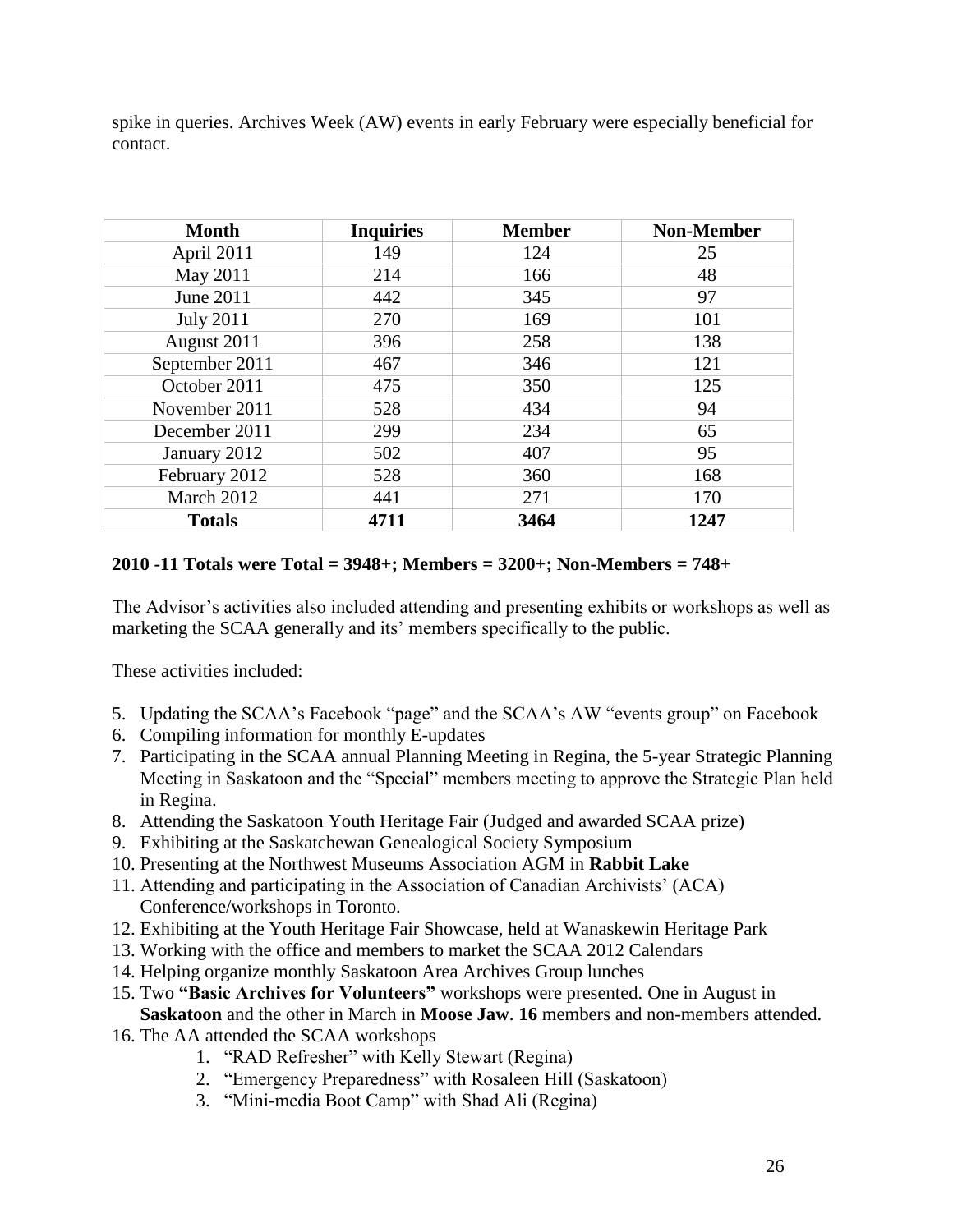4. The AA attended and participated in the "Speech-craft" event for  $2<sup>nd</sup>$  year pharmacy students at the U of S hosted by Toastmasters (once a week for 3 weeks missing the  $4<sup>th</sup>$  week due to AW commitments). The AA also sporadically attended the "Meewasin Valley Leaders" Toastmaster's Club

The role of the provincial database (SAIN) has changed as we implemented the open-source software of ICA-AtoM. The AA's work, to add content to SAIN has also changed. As ICA-AtoM was launched the potential of new descriptions and associated digital objects grew greatly. This year the expansion of SAIN became easier as members were able to enter descriptions without wholly relying on the AA to do so.

In presenting a workshop, in cooperation with **Tim Hutchinson** at the U of S, members became familiar with the process of contributing to SAIN with the new ICA-AtoM platform. In some cases the AA worked individually with members to help them. The following institutions were visited and given access to be able to contribute and edit their entries on SAIN.

- a. North Battleford Historical Archives
- b. Allen Sapp Gallery Archives
- c. Swift Current Museum Archives
- d. Lloydminster Regional Archives
- e. Moose Jaw Public Library Archives
- f. Archives of the Humboldt and District Museum and Gallery
- g. Melfort & District Museum Archives

They join SAB and The University of Saskatchewan Archives with that ability.

In addition to general site visits, the SCAA contracted with Jane Dalley, conservator at Dalley-Froggatt Heritage Conservation Services in Winnipeg, to complete Global Preservation Assessments for a 2011-12 NADP project. Eight SCAA member institutions were involved this year and several have been identified for future assessments when funding is available.

YouTube and Flickr join Facebook as tools the SCAA has started using. Flickr was restricted to the the committees responsible for the SCAA's 2011-12 NADP short Public Service Announcement (PSA) project of "The Truth is in There" (TIIT) and the production of a draft book manuscript based on the virtual exhibit "Wish You Were Here. The PSAs have now been produced and are viewable on the SCAA's YouTube channel. The General Facebook "Page" has reached **90 "likes"** and in conjunction with YouTube and other organizations, has brought archives to the attention of the public.

So, in the new-year your AA plans to continue to expand those relations already established and create new ones to benefit the SCAA and members. Site-visits to current members will continue and potential members in Estevan, Weyburn and Pilot Butte will be further encouraged to join. Plans to begin new partnerships and expand old ones, with like-minded groups are in the works as are presentations to SUMA and SARM.

## **Submitted by**

Cameron Hart, SCAA Archives Advisor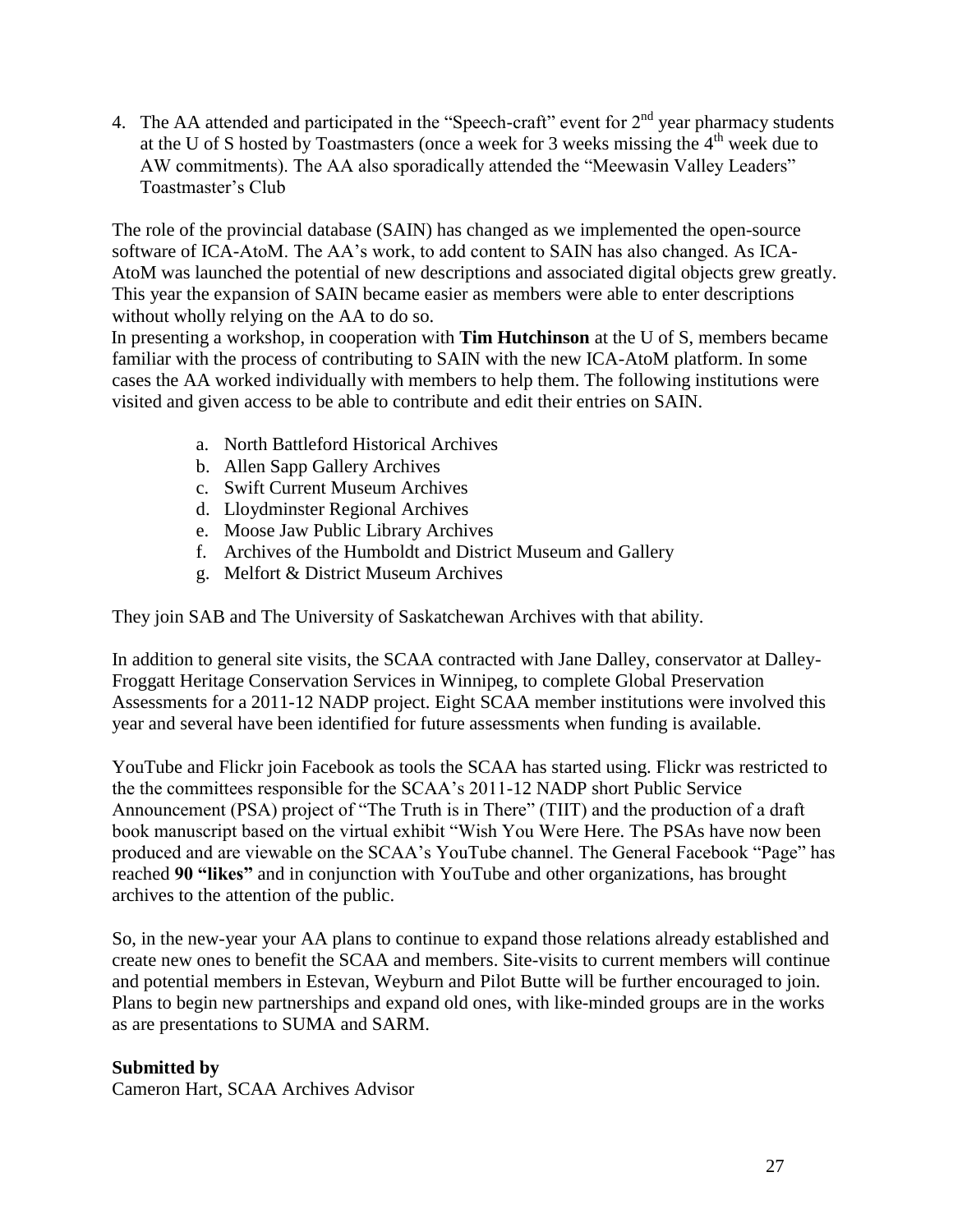# **Nominations Committee Report, 2012-13**

The following is the slate of nominees prepared by the Nominations Committee. The committee was unable to fill the position of President for the upcoming term.

The following slate of nominees has been confirmed for the 2011 AGM:

**President (2012 – 2014)** No candidate

**Vice-President (2012-2013)** - Mark Vajcner, University of Regina Archives (completing Jeff O'Brien's term)

**Treasurer (2011-2013) -** Bruce Dawson (continuing)

**Secretary (2012-2014) -** Don Johnson, University of Regina

**Institutional Member-at-Large (2011-2013) -** Lenora Toth, SAB Regina (continuing)

**Individual Member-at-Large (2012-2014):** Jeremy Mohr – Saskatchewan Archives Board

**Member-at-Large (2012-2013)** – Rachel Wormsbecher – Swift Current

**Member-at-Large (2012-2014) –** Ken Dahl, City of Saskatoon

Nominations will also be accepted from the floor

## **B. Appointment of Signing Officers:**

Submitted by, Jeff O'Brien Chair, 2012 Nominations Committee